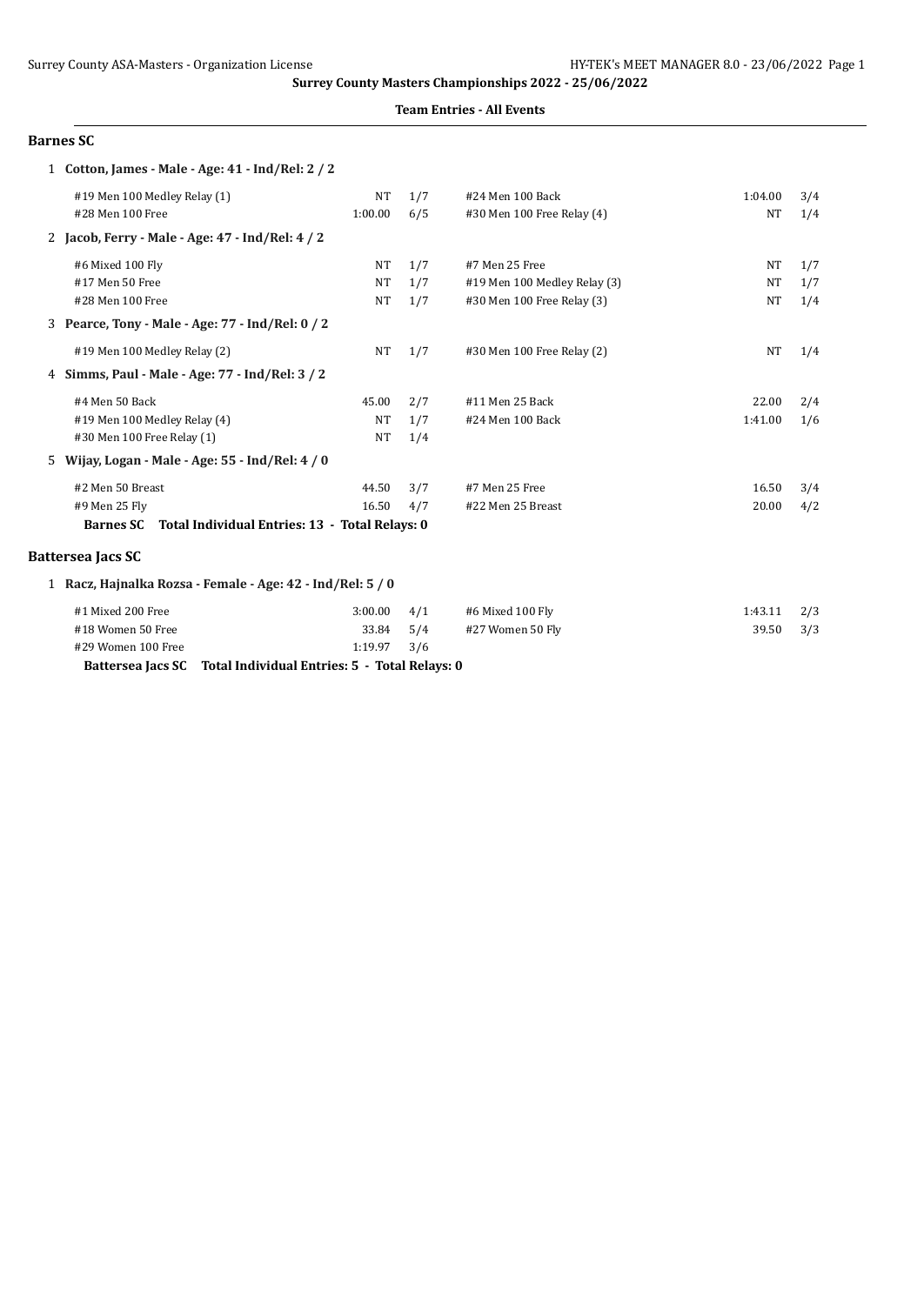### **Team Entries - All Events**

## **Croydon Amphibians SC**

| 1 Bartlett, Sally - Female - Age: 38 - Ind/Rel: 7 / 0                   |          |     |                     |         |     |
|-------------------------------------------------------------------------|----------|-----|---------------------|---------|-----|
| #1 Mixed 200 Free                                                       | 2:45.00  | 5/2 | #5 Women 50 Back    | 40.00   | 3/3 |
| #8 Women 25 Free                                                        | 18.00    | 4/1 | #12 Women 25 Back   | 20.00   | 3/8 |
| #18 Women 50 Free                                                       | 35.00    | 5/2 | #23 Women 25 Breast | 22.00   | 3/8 |
| #29 Women 100 Free                                                      | 1:10.00  | 4/3 |                     |         |     |
| 2 Bayliss, Mark - Male - Age: 45 - Ind/Rel: 14 / 0                      |          |     |                     |         |     |
| #1 Mixed 200 Free                                                       | 2:50.00  | 4/3 | #2 Men 50 Breast    | 50.00   | 2/7 |
| #4 Men 50 Back                                                          | 45.00    | 2/8 | #6 Mixed 100 Fly    | 1:40.00 | 2/4 |
| #7 Men 25 Free                                                          | 15.00    | 4/5 | #9 Men 25 Fly       | 20.00   | 3/1 |
| #11 Men 25 Back                                                         | 20.00    | 3/3 | #13 Men 100 IM      | 1:45.00 | 1/6 |
| #15 Men 100 Breast                                                      | 1:50.00  | 1/7 | #17 Men 50 Free     | 32.00   | 4/6 |
| #22 Men 25 Breast                                                       | 25.00    | 1/4 | #24 Men 100 Back    | 1:40.00 | 1/5 |
| #26 Men 50 Fly                                                          | 45.00    | 2/2 | #28 Men 100 Free    | 1:20.00 | 3/8 |
| 3 Brennan, Ultan - Male - Age: 54 - Ind/Rel: 6 / 0                      |          |     |                     |         |     |
| #4 Men 50 Back                                                          | 36.00    | 3/4 | #7 Men 25 Free      | 13.50   | 7/8 |
| #9 Men 25 Fly                                                           | 14.50    | 6/2 | #11 Men 25 Back     | 17.00   | 4/4 |
| #17 Men 50 Free                                                         | 29.50    | 6/3 | #22 Men 25 Breast   | 17.50   | 5/3 |
| 4 Chapman, Keiron - Male - Age: 27 - Ind/Rel: 14 / 0                    |          |     |                     |         |     |
| #1 Mixed 200 Free                                                       | NT       | 1/7 | #2 Men 50 Breast    | NT      | 1/7 |
| #4 Men 50 Back                                                          | NT       | 1/8 | #6 Mixed 100 Fly    | NT      | 1/6 |
| #7 Men 25 Free                                                          | NT       | 1/2 | #9 Men 25 Fly       | NT      | 1/2 |
| #11 Men 25 Back                                                         | NT       | 1/2 | #13 Men 100 IM      | NT      | 1/8 |
| #15 Men 100 Breast                                                      | NT       | 1/3 | #17 Men 50 Free     | NT      | 1/2 |
| #22 Men 25 Breast                                                       | NT       | 1/2 | #24 Men 100 Back    | NT      | 1/8 |
| #26 Men 50 Fly                                                          | NT       | 1/2 | #28 Men 100 Free    | NT      | 1/2 |
| 5 Charlwood, Dominic - Male - Age: 45 - Ind/Rel: 5 / 0                  |          |     |                     |         |     |
|                                                                         |          |     |                     |         |     |
| #2 Men 50 Breast                                                        | NT       | 1/6 | #7 Men 25 Free      | NT      | 1/3 |
| #11 Men 25 Back                                                         | NT<br>NT | 1/7 | #15 Men 100 Breast  | NT      | 1/5 |
| #17 Men 50 Free<br>6 Collins, Andrew - Male - Age: 52 - Ind/Rel: 14 / 0 |          | 1/3 |                     |         |     |
|                                                                         |          |     |                     |         |     |
| #1 Mixed 200 Free                                                       | 2:40.20  | 5/3 | #2 Men 50 Breast    | 39.12   | 4/5 |
| #4 Men 50 Back                                                          | 39.88    | 3/1 | #6 Mixed 100 Fly    | 1:17.10 | 3/5 |
| #7 Men 25 Free                                                          | 13.83    | 6/5 | #9 Men 25 Fly       | 15.02   | 5/7 |
| #11 Men 25 Back                                                         | 18.22    | 4/8 | #13 Men 100 IM      | 1:17.66 | 4/5 |
| #15 Men 100 Breast                                                      | 1:28.70  | 3/7 | #17 Men 50 Free     | 29.99   | 6/1 |
| #22 Men 25 Breast                                                       | 21.97    | 3/7 | #24 Men 100 Back    | 1:27.40 | 2/2 |
| #26 Men 50 Fly                                                          | 33.33    | 4/3 | #28 Men 100 Free    | 1:08.45 | 4/6 |
| 7 Doyle, Jake - Male - Age: 23 - Ind/Rel: 7 / 0                         |          |     |                     |         |     |
| #1 Mixed 200 Free                                                       | 2:20.09  | 7/4 | #2 Men 50 Breast    | 37.46   | 5/2 |
| #4 Men 50 Back                                                          | 34.94    | 4/6 | #13 Men 100 IM      | 1:17.20 | 4/4 |
| #17 Men 50 Free                                                         | 27.14    | 8/5 | #26 Men 50 Fly      | 33.98   | 4/6 |
| #28 Men 100 Free<br>8 King, James - Male - Age: 44 - Ind/Rel: 7 / 0     | 1:02.32  | 6/8 |                     |         |     |
|                                                                         |          |     |                     |         |     |
| #2 Men 50 Breast                                                        | 37.25    | 5/6 | #7 Men 25 Free      | 13.43   | 7/7 |
| #9 Men 25 Fly                                                           | 15.63    | 4/4 | #13 Men 100 IM      | 1:18.36 | 4/6 |
| #17 Men 50 Free                                                         | 29.25    | 6/5 | #22 Men 25 Breast   | 16.21   | 6/7 |
| #26 Men 50 Fly                                                          | 33.00    | 4/4 |                     |         |     |
| 9 Lowans, Colin - Male - Age: 50 - Ind/Rel: 8 / 0                       |          |     |                     |         |     |
| #1 Mixed 200 Free                                                       | 2:54.00  | 4/2 | #2 Men 50 Breast    | 57.50   | 1/5 |
| #7 Men 25 Free                                                          | 22.00    | 2/7 | #9 Men 25 Fly       | 27.50   | 1/3 |
| #11 Men 25 Back                                                         | 26.83    | 1/4 | #17 Men 50 Free     | 50.00   | 1/4 |
| #22 Men 25 Breast                                                       | 24.00    | 2/6 | #28 Men 100 Free    | 1:27.52 | 2/2 |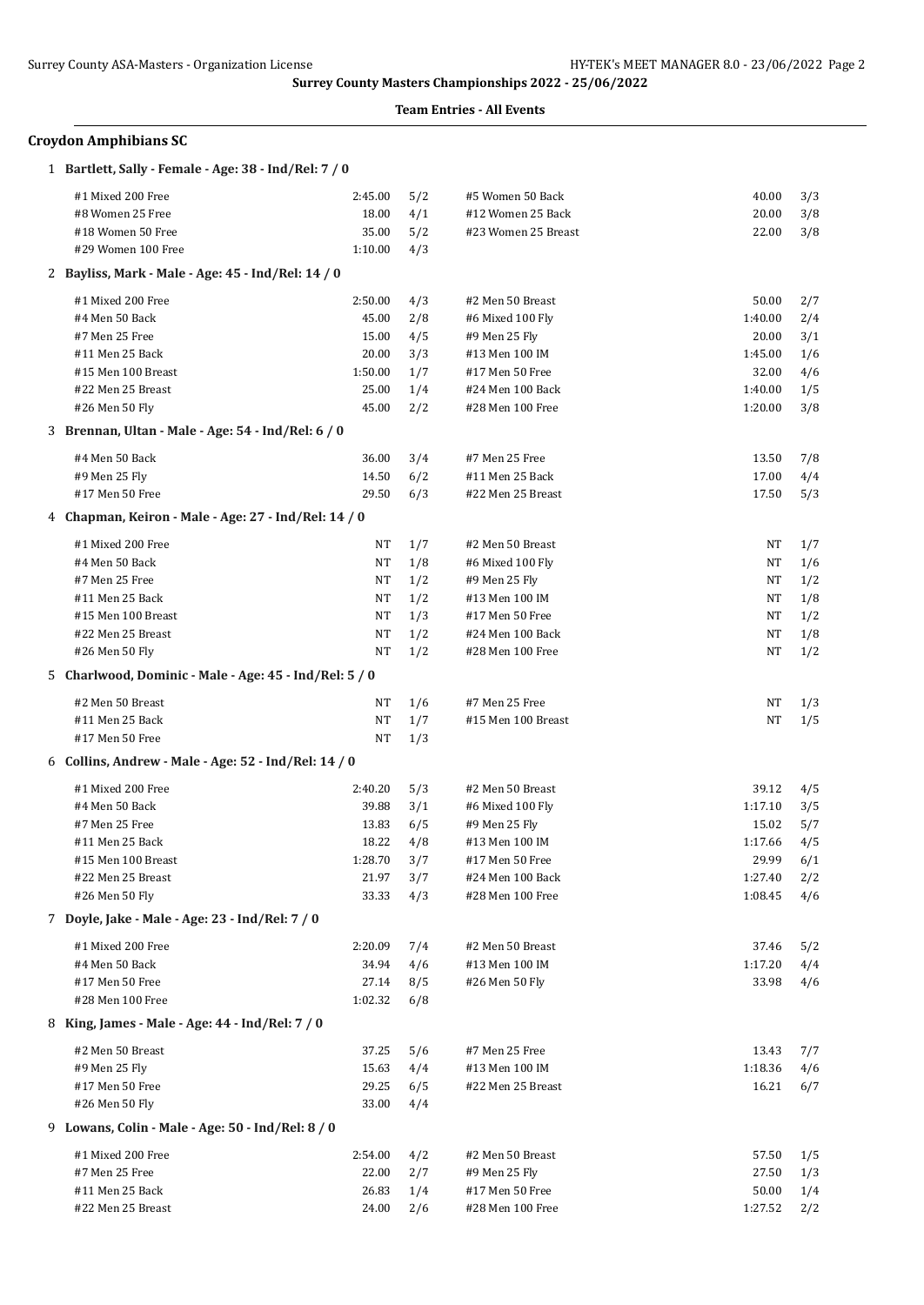#### **Team Entries - All Events**

## **Croydon Amphibians SC**

| 10 Prowting, John - Male - Age: 61 - Ind/Rel: 6 / 0            |         |     |                    |         |      |
|----------------------------------------------------------------|---------|-----|--------------------|---------|------|
| #1 Mixed 200 Free                                              | 2:40.00 | 5/5 | #4 Men 50 Back     | 36.00   | 4/8  |
| #13 Men 100 IM                                                 | 1:23.00 | 3/4 | #15 Men 100 Breast | 1:29.00 | 3/8  |
| #24 Men 100 Back                                               | 1:19.00 | 3/8 | #26 Men 50 Fly     | 36.00   | 3/5  |
| 11 Rooke-Allden, Marianne - Female - Age: 51 - Ind/Rel: 14 / 0 |         |     |                    |         |      |
| #1 Mixed 200 Free                                              | 2:48.50 | 4/4 | #3 Women 50 Breast | 48.00   | 2/5  |
| #5 Women 50 Back                                               | 43.50   | 2/4 | #6 Mixed 100 Fly   | 1:32.10 | 3/1  |
| #8 Women 25 Free                                               | 18.50   | 3/3 | #10 Women 25 Fly   | 19.50   | 3/2  |
| #12 Women 25 Back                                              | 20.00   | 3/2 | #14 Women 100 IM   | 1:35.00 | 3/6  |
| #16 Women 100 Breast                                           | 1:45.00 | 2/2 | #18 Women 50 Free  | 34.00   | 5/3  |
| #23 Women 25 Breast                                            | 27.50   | 1/4 | #25 Women 100 Back | 1:40.00 | 2/6  |
| #27 Women 50 Fly                                               | 40.00   | 3/6 | #29 Women 100 Free | 1:15.50 | 3/5  |
| 12 Samy, Ollie - Male - Age: 32 - Ind/Rel: 3 / 0               |         |     |                    |         |      |
| #2 Men 50 Breast                                               | 30.23   | 7/5 | #15 Men 100 Breast | 1:07.44 | 4/5  |
| #22 Men 25 Breast                                              | 13.20   | 7/4 |                    |         |      |
| 13 Stone, Matt - Male - Age: 60 - Ind/Rel: 13 / 0              |         |     |                    |         |      |
| #1 Mixed 200 Free                                              | 2:45.00 | 5/8 | #2 Men 50 Breast   | 48.00   | 2/6  |
| #6 Mixed 100 Fly                                               | 1:38.00 | 3/8 | #7 Men 25 Free     | 20.00   | 2/3  |
| #9 Men 25 Fly                                                  | 20.00   | 3/7 | #11 Men 25 Back    | 23.00   | 2/5  |
| #13 Men 100 IM                                                 | 1:28.00 | 2/4 | #15 Men 100 Breast | 1:40.00 | 2/3  |
| #17 Men 50 Free                                                | 37.00   | 3/3 | #22 Men 25 Breast  | 21.00   | 3/6  |
| #24 Men 100 Back                                               | 1:40.00 | 1/3 | #26 Men 50 Fly     | 41.00   | 2/5  |
| #28 Men 100 Free                                               | 1:21.00 | 2/5 |                    |         |      |
| 14 Whitehead-Clarke, Thomas - Male - Age: 35 - Ind/Rel: 6 / 0  |         |     |                    |         |      |
| #6 Mixed 100 Fly                                               | 1:05.00 | 5/7 | #7 Men 25 Free     | 14.00   | 6/7  |
| #9 Men 25 Fly                                                  | 15.00   | 5/5 | #17 Men 50 Free    | 26.50   | 10/1 |
| #26 Men 50 Fly                                                 | 28.50   | 6/5 | #28 Men 100 Free   | 59.00   | 7/7  |
| 15 Wilson, Fran - Female - Age: 64 - Ind/Rel: 3 / 0            |         |     |                    |         |      |
| #1 Mixed 200 Free                                              | 3:42.00 | 2/2 | #14 Women 100 IM   | 2:00.00 | 1/4  |
| #18 Women 50 Free                                              | 41.82   | 3/2 |                    |         |      |
| 16 Woolley, John - Male - Age: 51 - Ind/Rel: 9 / 0             |         |     |                    |         |      |
| #1 Mixed 200 Free                                              | 3:30.00 | 2/4 | #2 Men 50 Breast   | 40.00   | 4/6  |
| #4 Men 50 Back                                                 | 40.00   | 3/8 | #7 Men 25 Free     | 25.00   | 1/5  |
| #11 Men 25 Back                                                | 25.00   | 2/7 | #15 Men 100 Breast | 1:45.00 | 2/7  |
| #17 Men 50 Free                                                | 40.00   | 2/5 | #22 Men 25 Breast  | 25.00   | 2/7  |
| #28 Men 100 Free                                               | 1:45.00 | 1/3 |                    |         |      |

**Croydon Amphibians SC Total Individual Entries: 136 - Total Relays: 0**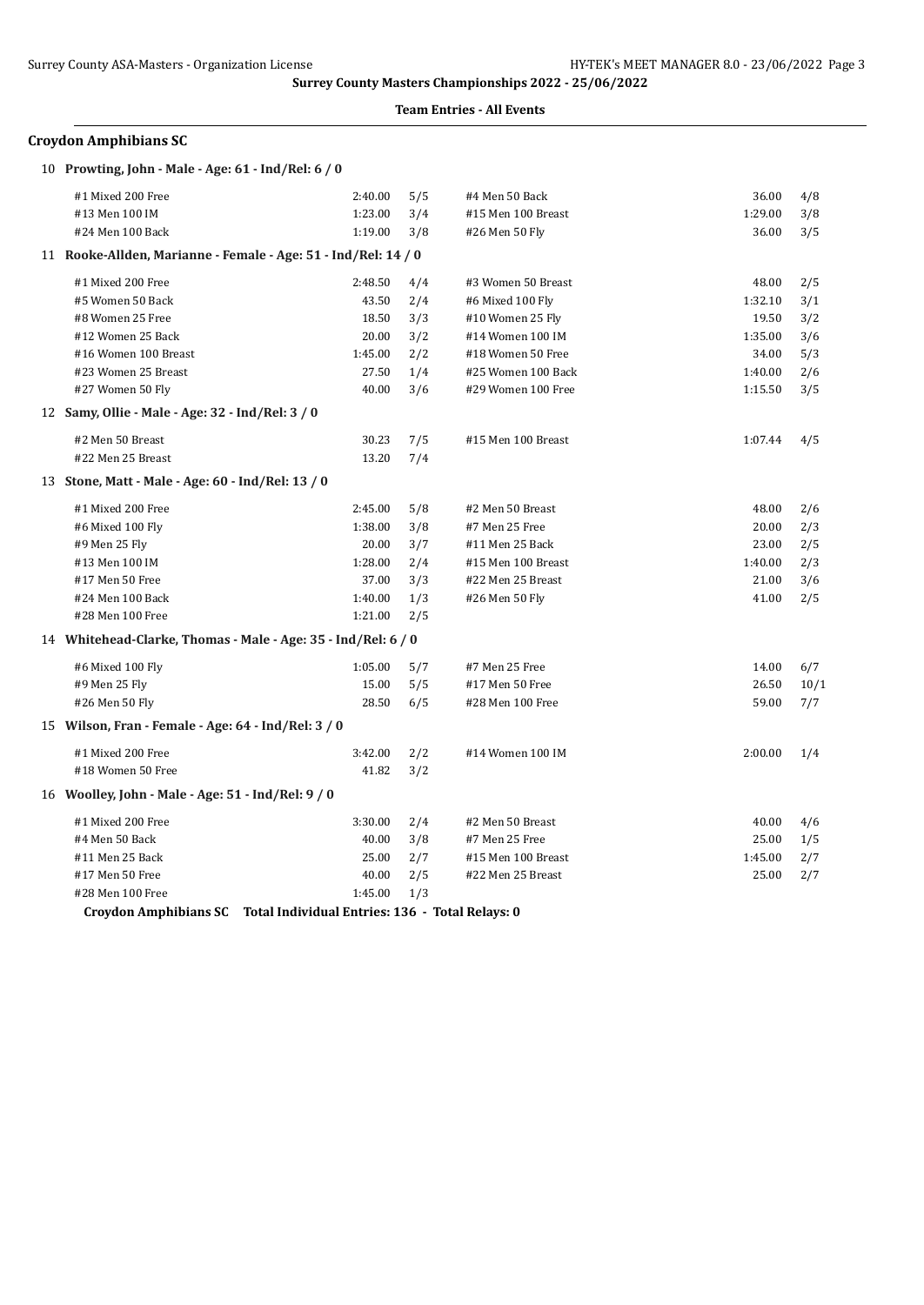**Team Entries - All Events**

|   | Dorking SC                                           |         |     |                    |         |     |
|---|------------------------------------------------------|---------|-----|--------------------|---------|-----|
|   | 1 Loftus, Kennith - Male - Age: 44 - Ind/Rel: 3 / 0  |         |     |                    |         |     |
|   | #7 Men 25 Free                                       | 13.00   | 8/8 | #17 Men 50 Free    | 29.98   | 6/7 |
|   | #28 Men 100 Free                                     | 1:10.00 | 3/4 |                    |         |     |
|   | 2 Nakano, Archy - Male - Age: 50 - Ind/Rel: 2 / 0    |         |     |                    |         |     |
|   | #2 Men 50 Breast                                     | 31.67   | 7/7 | #15 Men 100 Breast | 1:10.14 | 4/6 |
| 3 | Patrick, Andrew - Male - Age: 59 - Ind/Rel: 3 / 0    |         |     |                    |         |     |
|   | #2 Men 50 Breast                                     | 47.00   | 2/3 | #15 Men 100 Breast | 1:43.00 | 2/2 |
|   | #17 Men 50 Free                                      | 40.00   | 2/4 |                    |         |     |
|   | 4 Redwood, Charles - Male - Age: 28 - Ind/Rel: 5 / 0 |         |     |                    |         |     |
|   | #2 Men 50 Breast                                     | 34.50   | 6/7 | #7 Men 25 Free     | 12.90   | 8/3 |
|   | #17 Men 50 Free                                      | 27.00   | 8/4 | #22 Men 25 Breast  | 16.50   | 6/8 |
|   | #28 Men 100 Free                                     | 58.50   | 7/3 |                    |         |     |
| 5 | Willetts, Douglas - Male - Age: 26 - Ind/Rel: 8 / 0  |         |     |                    |         |     |
|   | #1 Mixed 200 Free                                    | 2:06.00 | 9/6 | #6 Mixed 100 Fly   | 1:03.00 | 5/6 |
|   | #7 Men 25 Free                                       | 12.80   | 8/5 | #9 Men 25 Fly      | 13.00   | 8/8 |
|   | #11 Men 25 Back                                      | 13.30   | 6/3 | #17 Men 50 Free    | 26.80   | 9/7 |
|   | #26 Men 50 Fly                                       | 29.00   | 6/2 | #28 Men 100 Free   | 57.30   | 8/1 |
| 6 | Willetts, Garry - Male - Age: 59 - Ind/Rel: 6 / 0    |         |     |                    |         |     |
|   | #6 Mixed 100 Fly                                     | 1:12.50 | 4/1 | #7 Men 25 Free     | 13.50   | 7/1 |
|   | #9 Men 25 Fly                                        | 14.00   | 6/3 | #17 Men 50 Free    | 29.90   | 6/2 |
|   | #26 Men 50 Fly                                       | 32.70   | 5/8 | #28 Men 100 Free   | 1:08.50 | 4/2 |

**Dorking SC Total Individual Entries: 27 - Total Relays: 0**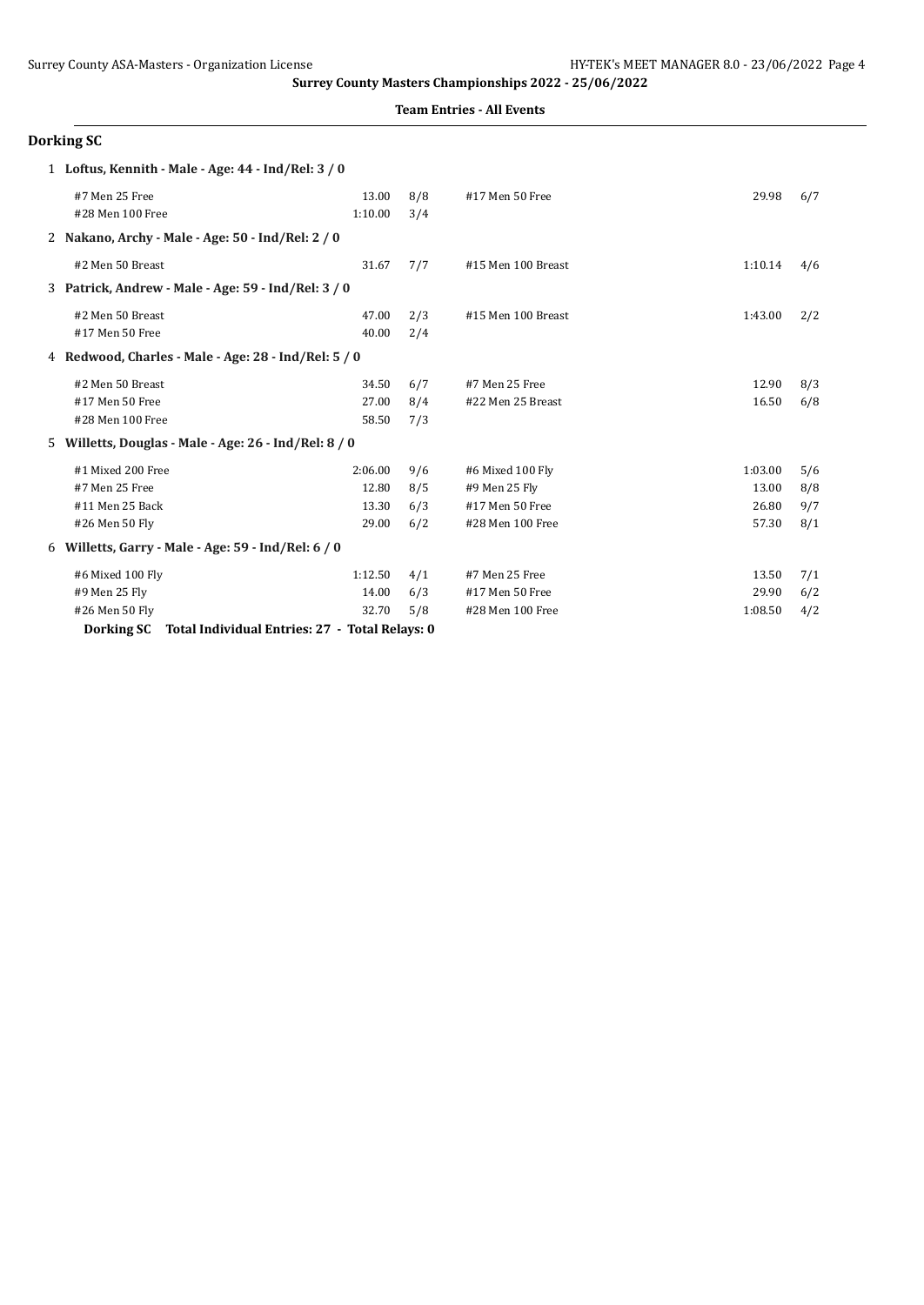#### **Team Entries - All Events**

### **Elmbridge Phoenix SC**

| 1 Blackman, Dean - Male - Age: 47 - Ind/Rel: 6 / 2                  |         |     |                                |         |      |
|---------------------------------------------------------------------|---------|-----|--------------------------------|---------|------|
| #6 Mixed 100 Fly                                                    | 1:05.50 | 5/1 | #7 Men 25 Free                 | 12.40   | 9/7  |
| #9 Men 25 Fly                                                       | 13.20   | 7/3 | #17 Men 50 Free                | 26.10   | 10/2 |
| #19 Men 100 Medley Relay (3)                                        | 59.00   | 1/3 | #26 Men 50 Fly                 | 28.20   | 6/4  |
| #28 Men 100 Free                                                    | 57.90   | 7/4 | #30 Men 100 Free Relay (3)     | 53.00   | 2/5  |
| 2 Georgescu-Spiers, Carmen - Female - Age: 50 - Ind/Rel: 3 / 1      |         |     |                                |         |      |
| #8 Women 25 Free                                                    | 15.00   | 6/8 | #12 Women 25 Back              | 17.00   | 4/2  |
| #23 Women 25 Breast                                                 | 20.00   | 3/4 | #32 Mixed 100 Free Relay (4)   | 56.00   | 2/5  |
| 3 Lane, Natasha - Female - Age: 37 - Ind/Rel: 3/2                   |         |     |                                |         |      |
| #5 Women 50 Back                                                    | 31.31   | 4/4 | #10 Women 25 Fly               | 14.00   | 5/6  |
| #18 Women 50 Free                                                   | 28.02   | 8/2 | #21 Mixed 100 Medley Relay (1) | 1:00.00 | 1/4  |
| #32 Mixed 100 Free Relay (3)                                        | 56.00   | 2/5 |                                |         |      |
| 4 Lindon, Sarah - Female - Age: 36 - Ind/Rel: 0 / 1                 |         |     |                                |         |      |
| #21 Mixed 100 Medley Relay (4)                                      | 1:00.00 | 1/4 |                                |         |      |
| 5 Potter, Graham - Male - Age: 66 - Ind/Rel: 3 / 1                  |         |     |                                |         |      |
| #2 Men 50 Breast                                                    | 42.00   | 3/5 | #9 Men 25 Fly                  | 19.00   | 3/6  |
| #17 Men 50 Free                                                     | 31.50   | 5/1 | #19 Men 100 Medley Relay (4)   | 59.00   | 1/3  |
| 6 Singer, Craig - Male - Age: 60 - Ind/Rel: 3 / 3                   |         |     |                                |         |      |
| #7 Men 25 Free                                                      | 15.50   | 4/3 | #9 Men 25 Fly                  | 16.50   | 4/2  |
| #19 Men 100 Medley Relay (2)                                        | 59.00   | 1/3 | #22 Men 25 Breast              | 19.50   | 4/3  |
| #30 Men 100 Free Relay (2)                                          | 53.00   | 2/5 | #32 Mixed 100 Free Relay (2)   | 56.00   | 2/5  |
| 7 Swarbreck, Jane - Female - Age: 35 - Ind/Rel: 3 / 1               |         |     |                                |         |      |
| #1 Mixed 200 Free                                                   | 2:39.00 | 5/4 | #6 Mixed 100 Fly               | NΤ      | 1/2  |
| #21 Mixed 100 Medley Relay (2)                                      | 1:00.00 | 1/4 | #29 Women 100 Free             | 1:15.00 | 4/8  |
| 8 Vincer, William - Male - Age: 36 - Ind/Rel: 3 / 3                 |         |     |                                |         |      |
| #13 Men 100 IM                                                      | 1:12.04 | 6/8 | #17 Men 50 Free                | 28.09   | 7/6  |
| #21 Mixed 100 Medley Relay (3)                                      | 1:00.00 | 1/4 | #28 Men 100 Free               | 1:01.78 | 6/1  |
| #30 Men 100 Free Relay (1)                                          | 53.00   | 2/5 | #32 Mixed 100 Free Relay (1)   | 56.00   | 2/5  |
| 9 Ward, Andrew - Male - Age: 28 - Ind/Rel: 6 / 2                    |         |     |                                |         |      |
| #1 Mixed 200 Free                                                   | 2:05.00 | 9/3 | #6 Mixed 100 Fly               | 1:00.89 | 5/3  |
| #13 Men 100 IM                                                      | 1:02.80 | 7/3 | #17 Men 50 Free                | 25.81   | 10/4 |
| #19 Men 100 Medley Relay (1)                                        | 59.00   | 1/3 | #26 Men 50 Fly                 | 27.80   | 7/1  |
| #28 Men 100 Free                                                    | 56.06   | 8/6 | #30 Men 100 Free Relay (4)     | 53.00   | 2/5  |
| Elmbridge Phoenix SC Total Individual Entries: 30 - Total Relays: 0 |         |     |                                |         |      |

## **Epsom and District SC**

1 **Murphy, Martin Anthony - Male - Age: 71 - Ind/Rel: 13 / 0**

| #2 Men 50 Breast | 45.00   | 3/1 | #4 Men 50 Back     | 50.00   | 1/6 |
|------------------|---------|-----|--------------------|---------|-----|
| #6 Mixed 100 Fly | 1:55.00 | 2/7 | #7 Men 25 Free     | 18.00   | 3/7 |
| #9 Men 25 Fly    | 25.00   | 1/4 | #11 Men 25 Back    | 23.00   | 2/6 |
| #13 Men 100 IM   | 1:25.00 | 3/6 | #15 Men 100 Breast | 1:40.00 | 2/5 |
| #17 Men 50 Free  | 35.00   | 3/5 | #22 Men 25 Breast  | 20.00   | 3/4 |
| #24 Men 100 Back | 1:45.00 | 1/2 | #26 Men 50 Flv     | 42.00   | 2/3 |
| #28 Men 100 Free | 1:25.00 | 2/3 |                    |         |     |

#### 2 **Rickard, Robert - Male - Age: 49 - Ind/Rel: 1 / 0**

| #1 Mixed 200 Free            | $2:55.00$ 4/7                                  |  |
|------------------------------|------------------------------------------------|--|
| <b>Epsom and District SC</b> | Total Individual Entries: 14 - Total Relays: 0 |  |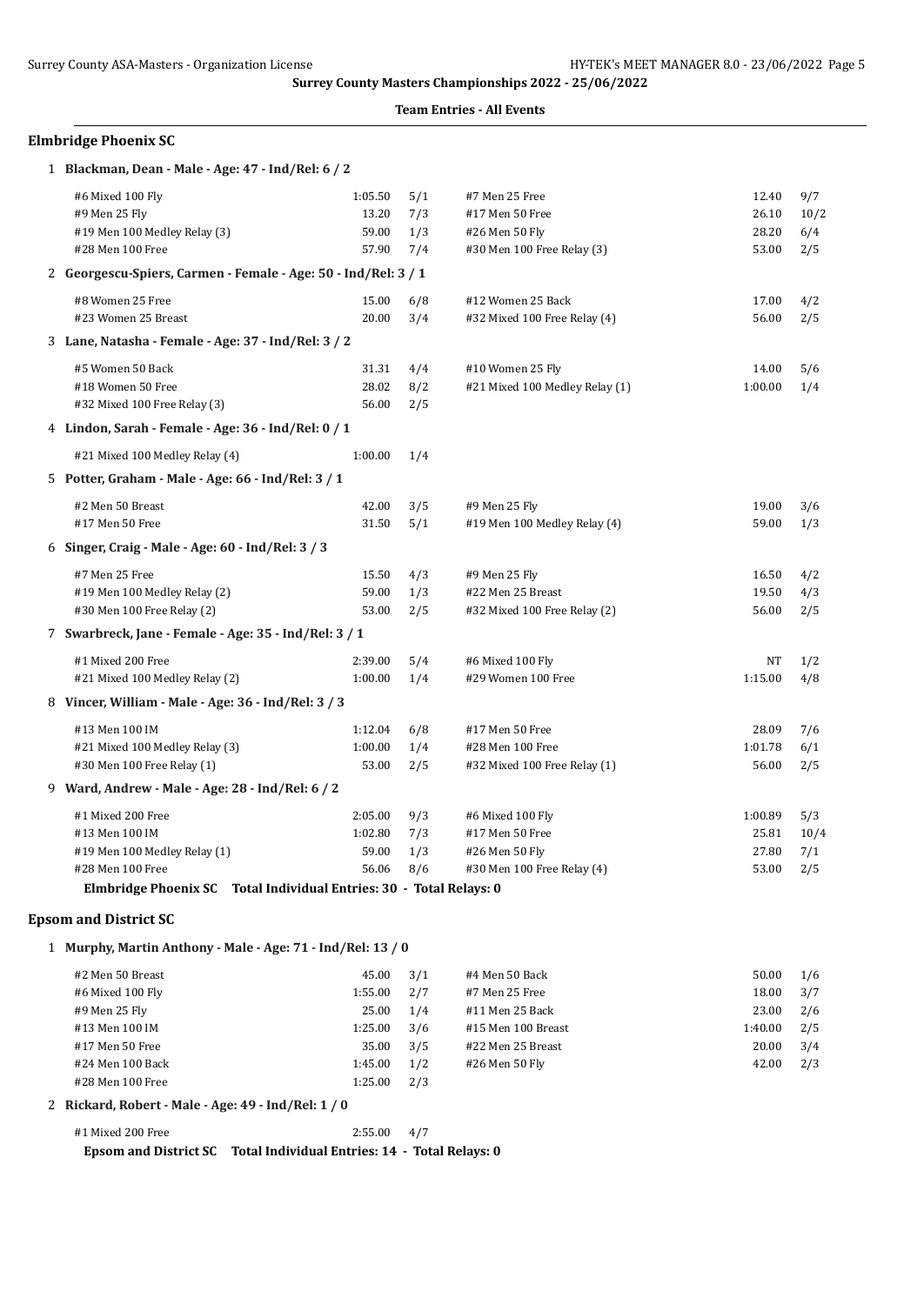| Farnham SC |  |
|------------|--|
|------------|--|

| #14 Women 100 IM<br>4/5<br>#18 Women 50 Free<br>30.50<br>7/2<br>1:19.00<br>#27 Women 50 Fly<br>33.00<br>4/4<br>2 Aldridge, Lisa - Female - Age: 46 - Ind/Rel: 7 / 0<br>#3 Women 50 Breast<br>1:00.00<br>#5 Women 50 Back<br>1/3<br>1:20.00<br>1/7<br>#8 Women 25 Free<br>25.00<br>1/5<br>#14 Women 100 IM<br>2:20.00<br>1/6<br>1/3<br>#18 Women 50 Free<br>#16 Women 100 Breast<br>2:00.00<br>55.00<br>1/6<br>#23 Women 25 Breast<br>30.00<br>1/5<br>3 Bell, Rebecca - Female - Age: 39 - Ind/Rel: 3 / 0<br>#23 Women 25 Breast<br>20.00<br>3/5<br>#25 Women 100 Back<br>1:40.00<br>2/2<br>#29 Women 100 Free<br>1:20.00<br>3/1<br>4 Brooks, Janine - Female - Age: 59 - Ind/Rel: 6 / 0<br>#3 Women 50 Breast<br>45.00<br>3/7<br>#5 Women 50 Back<br>41.00<br>3/7<br>#10 Women 25 Fly<br>16.70<br>4/6<br>#14 Women 100 IM<br>1:25.00<br>4/6<br>#18 Women 50 Free<br>33.00<br>6/8<br>#27 Women 50 Fly<br>38.00<br>3/4<br>5 Coombs, Andrea - Female - Age: 48 - Ind/Rel: 7 / 0<br>#5 Women 50 Back<br>36.00<br>4/2<br>#8 Women 25 Free<br>15.34<br>5/6<br>16.64<br>#10 Women 25 Fly<br>4/5<br>#12 Women 25 Back<br>17.93<br>3/4<br>#18 Women 50 Free<br>32.00<br>6/5<br>#25 Women 100 Back<br>1:19.00<br>3/2<br>36.21<br>#27 Women 50 Fly<br>4/2<br>6 Davies, Rachel - Female - Age: 48 - Ind/Rel: 4 / 0<br>#1 Mixed 200 Free<br>2:50.00<br>4/5<br>#3 Women 50 Breast<br>41.00<br>4/1<br>#14 Women 100 IM<br>1:27.00<br>4/1<br>#18 Women 50 Free<br>32.00<br>6/6<br>7 Kearn, Simon - Male - Age: 58 - Ind/Rel: 3 / 0<br>#1 Mixed 200 Free<br>3:20.00<br>3/7<br>#15 Men 100 Breast<br>1:50.00<br>1/6<br>#28 Men 100 Free<br>1:30.00<br>2/7<br>8 MacLucas, Amy - Female - Age: 40 - Ind/Rel: 4 / 0<br>#5 Women 50 Back<br>40.89<br>3/2<br>#10 Women 25 Fly<br>20.00<br>3/8<br>36.25<br>1:40.36<br>#18 Women 50 Free<br>4/4<br>#25 Women 100 Back<br>2/7<br>9 Manetta, Chris - Male - Age: 64 - Ind/Rel: 2 / 0<br>#7 Men 25 Free<br>17.00<br>3/5<br>#11 Men 25 Back<br>20.00<br>3/2<br>10 Shaw, Mike - Male - Age: 54 - Ind/Rel: 6 / 0<br>#13 Men 100 IM<br>1:16.50<br>5/1<br>#15 Men 100 Breast<br>1:21.00<br>3/3<br>6/6<br>#17 Men 50 Free<br>29.50<br>#22 Men 25 Breast<br>20.00<br>4/8<br>#26 Men 50 Fly<br>36.00<br>3/3<br>#28 Men 100 Free<br>1:06.00<br>5/8<br>11 Veal, Alex - Male - Age: 41 - Ind/Rel: 6 / 0<br>#2 Men 50 Breast<br>39.76<br>4/3<br>#7 Men 25 Free<br>15.00<br>5/7<br>#9 Men 25 Fly<br>19.00<br>3/2<br>#13 Men 100 IM<br>1:22.70<br>4/8<br>#17 Men 50 Free<br>31.33<br>5/7<br>#26 Men 50 Fly<br>35.42<br>4/8<br>12 Watson, Gavin - Male - Age: 51 - Ind/Rel: 9 / 0<br>#2 Men 50 Breast<br>48.51<br>2/2<br>#4 Men 50 Back<br>46.12<br>1/5<br>2/4<br>#7 Men 25 Free<br>18.08<br>#9 Men 25 Fly<br>21.35<br>2/5<br>#11 Men 25 Back<br>20.72<br>3/7<br>#13 Men 100 IM<br>1:42.83<br>1/5<br>#17 Men 50 Free<br>39.67<br>3/7<br>#22 Men 25 Breast<br>22.18<br>2/4<br>50.26<br>1/5<br>#26 Men 50 Fly<br>Total Individual Entries: 60 - Total Relays: 0<br><b>Farnham SC</b> | 1 Addison, Deborah - Female - Age: 52 - Ind/Rel: 3 / 0 |  |  |  |
|-----------------------------------------------------------------------------------------------------------------------------------------------------------------------------------------------------------------------------------------------------------------------------------------------------------------------------------------------------------------------------------------------------------------------------------------------------------------------------------------------------------------------------------------------------------------------------------------------------------------------------------------------------------------------------------------------------------------------------------------------------------------------------------------------------------------------------------------------------------------------------------------------------------------------------------------------------------------------------------------------------------------------------------------------------------------------------------------------------------------------------------------------------------------------------------------------------------------------------------------------------------------------------------------------------------------------------------------------------------------------------------------------------------------------------------------------------------------------------------------------------------------------------------------------------------------------------------------------------------------------------------------------------------------------------------------------------------------------------------------------------------------------------------------------------------------------------------------------------------------------------------------------------------------------------------------------------------------------------------------------------------------------------------------------------------------------------------------------------------------------------------------------------------------------------------------------------------------------------------------------------------------------------------------------------------------------------------------------------------------------------------------------------------------------------------------------------------------------------------------------------------------------------------------------------------------------------------------------------------------------------------------------------------------------------------------------------------------------------------------------------------------------------------------------------------------------------------------------------------------------------------------------------------------------------------------------------------------------------------------|--------------------------------------------------------|--|--|--|
|                                                                                                                                                                                                                                                                                                                                                                                                                                                                                                                                                                                                                                                                                                                                                                                                                                                                                                                                                                                                                                                                                                                                                                                                                                                                                                                                                                                                                                                                                                                                                                                                                                                                                                                                                                                                                                                                                                                                                                                                                                                                                                                                                                                                                                                                                                                                                                                                                                                                                                                                                                                                                                                                                                                                                                                                                                                                                                                                                                                         |                                                        |  |  |  |
|                                                                                                                                                                                                                                                                                                                                                                                                                                                                                                                                                                                                                                                                                                                                                                                                                                                                                                                                                                                                                                                                                                                                                                                                                                                                                                                                                                                                                                                                                                                                                                                                                                                                                                                                                                                                                                                                                                                                                                                                                                                                                                                                                                                                                                                                                                                                                                                                                                                                                                                                                                                                                                                                                                                                                                                                                                                                                                                                                                                         |                                                        |  |  |  |
|                                                                                                                                                                                                                                                                                                                                                                                                                                                                                                                                                                                                                                                                                                                                                                                                                                                                                                                                                                                                                                                                                                                                                                                                                                                                                                                                                                                                                                                                                                                                                                                                                                                                                                                                                                                                                                                                                                                                                                                                                                                                                                                                                                                                                                                                                                                                                                                                                                                                                                                                                                                                                                                                                                                                                                                                                                                                                                                                                                                         |                                                        |  |  |  |
|                                                                                                                                                                                                                                                                                                                                                                                                                                                                                                                                                                                                                                                                                                                                                                                                                                                                                                                                                                                                                                                                                                                                                                                                                                                                                                                                                                                                                                                                                                                                                                                                                                                                                                                                                                                                                                                                                                                                                                                                                                                                                                                                                                                                                                                                                                                                                                                                                                                                                                                                                                                                                                                                                                                                                                                                                                                                                                                                                                                         |                                                        |  |  |  |
|                                                                                                                                                                                                                                                                                                                                                                                                                                                                                                                                                                                                                                                                                                                                                                                                                                                                                                                                                                                                                                                                                                                                                                                                                                                                                                                                                                                                                                                                                                                                                                                                                                                                                                                                                                                                                                                                                                                                                                                                                                                                                                                                                                                                                                                                                                                                                                                                                                                                                                                                                                                                                                                                                                                                                                                                                                                                                                                                                                                         |                                                        |  |  |  |
|                                                                                                                                                                                                                                                                                                                                                                                                                                                                                                                                                                                                                                                                                                                                                                                                                                                                                                                                                                                                                                                                                                                                                                                                                                                                                                                                                                                                                                                                                                                                                                                                                                                                                                                                                                                                                                                                                                                                                                                                                                                                                                                                                                                                                                                                                                                                                                                                                                                                                                                                                                                                                                                                                                                                                                                                                                                                                                                                                                                         |                                                        |  |  |  |
|                                                                                                                                                                                                                                                                                                                                                                                                                                                                                                                                                                                                                                                                                                                                                                                                                                                                                                                                                                                                                                                                                                                                                                                                                                                                                                                                                                                                                                                                                                                                                                                                                                                                                                                                                                                                                                                                                                                                                                                                                                                                                                                                                                                                                                                                                                                                                                                                                                                                                                                                                                                                                                                                                                                                                                                                                                                                                                                                                                                         |                                                        |  |  |  |
|                                                                                                                                                                                                                                                                                                                                                                                                                                                                                                                                                                                                                                                                                                                                                                                                                                                                                                                                                                                                                                                                                                                                                                                                                                                                                                                                                                                                                                                                                                                                                                                                                                                                                                                                                                                                                                                                                                                                                                                                                                                                                                                                                                                                                                                                                                                                                                                                                                                                                                                                                                                                                                                                                                                                                                                                                                                                                                                                                                                         |                                                        |  |  |  |
|                                                                                                                                                                                                                                                                                                                                                                                                                                                                                                                                                                                                                                                                                                                                                                                                                                                                                                                                                                                                                                                                                                                                                                                                                                                                                                                                                                                                                                                                                                                                                                                                                                                                                                                                                                                                                                                                                                                                                                                                                                                                                                                                                                                                                                                                                                                                                                                                                                                                                                                                                                                                                                                                                                                                                                                                                                                                                                                                                                                         |                                                        |  |  |  |
|                                                                                                                                                                                                                                                                                                                                                                                                                                                                                                                                                                                                                                                                                                                                                                                                                                                                                                                                                                                                                                                                                                                                                                                                                                                                                                                                                                                                                                                                                                                                                                                                                                                                                                                                                                                                                                                                                                                                                                                                                                                                                                                                                                                                                                                                                                                                                                                                                                                                                                                                                                                                                                                                                                                                                                                                                                                                                                                                                                                         |                                                        |  |  |  |
|                                                                                                                                                                                                                                                                                                                                                                                                                                                                                                                                                                                                                                                                                                                                                                                                                                                                                                                                                                                                                                                                                                                                                                                                                                                                                                                                                                                                                                                                                                                                                                                                                                                                                                                                                                                                                                                                                                                                                                                                                                                                                                                                                                                                                                                                                                                                                                                                                                                                                                                                                                                                                                                                                                                                                                                                                                                                                                                                                                                         |                                                        |  |  |  |
|                                                                                                                                                                                                                                                                                                                                                                                                                                                                                                                                                                                                                                                                                                                                                                                                                                                                                                                                                                                                                                                                                                                                                                                                                                                                                                                                                                                                                                                                                                                                                                                                                                                                                                                                                                                                                                                                                                                                                                                                                                                                                                                                                                                                                                                                                                                                                                                                                                                                                                                                                                                                                                                                                                                                                                                                                                                                                                                                                                                         |                                                        |  |  |  |
|                                                                                                                                                                                                                                                                                                                                                                                                                                                                                                                                                                                                                                                                                                                                                                                                                                                                                                                                                                                                                                                                                                                                                                                                                                                                                                                                                                                                                                                                                                                                                                                                                                                                                                                                                                                                                                                                                                                                                                                                                                                                                                                                                                                                                                                                                                                                                                                                                                                                                                                                                                                                                                                                                                                                                                                                                                                                                                                                                                                         |                                                        |  |  |  |
|                                                                                                                                                                                                                                                                                                                                                                                                                                                                                                                                                                                                                                                                                                                                                                                                                                                                                                                                                                                                                                                                                                                                                                                                                                                                                                                                                                                                                                                                                                                                                                                                                                                                                                                                                                                                                                                                                                                                                                                                                                                                                                                                                                                                                                                                                                                                                                                                                                                                                                                                                                                                                                                                                                                                                                                                                                                                                                                                                                                         |                                                        |  |  |  |
|                                                                                                                                                                                                                                                                                                                                                                                                                                                                                                                                                                                                                                                                                                                                                                                                                                                                                                                                                                                                                                                                                                                                                                                                                                                                                                                                                                                                                                                                                                                                                                                                                                                                                                                                                                                                                                                                                                                                                                                                                                                                                                                                                                                                                                                                                                                                                                                                                                                                                                                                                                                                                                                                                                                                                                                                                                                                                                                                                                                         |                                                        |  |  |  |
|                                                                                                                                                                                                                                                                                                                                                                                                                                                                                                                                                                                                                                                                                                                                                                                                                                                                                                                                                                                                                                                                                                                                                                                                                                                                                                                                                                                                                                                                                                                                                                                                                                                                                                                                                                                                                                                                                                                                                                                                                                                                                                                                                                                                                                                                                                                                                                                                                                                                                                                                                                                                                                                                                                                                                                                                                                                                                                                                                                                         |                                                        |  |  |  |
|                                                                                                                                                                                                                                                                                                                                                                                                                                                                                                                                                                                                                                                                                                                                                                                                                                                                                                                                                                                                                                                                                                                                                                                                                                                                                                                                                                                                                                                                                                                                                                                                                                                                                                                                                                                                                                                                                                                                                                                                                                                                                                                                                                                                                                                                                                                                                                                                                                                                                                                                                                                                                                                                                                                                                                                                                                                                                                                                                                                         |                                                        |  |  |  |
|                                                                                                                                                                                                                                                                                                                                                                                                                                                                                                                                                                                                                                                                                                                                                                                                                                                                                                                                                                                                                                                                                                                                                                                                                                                                                                                                                                                                                                                                                                                                                                                                                                                                                                                                                                                                                                                                                                                                                                                                                                                                                                                                                                                                                                                                                                                                                                                                                                                                                                                                                                                                                                                                                                                                                                                                                                                                                                                                                                                         |                                                        |  |  |  |
|                                                                                                                                                                                                                                                                                                                                                                                                                                                                                                                                                                                                                                                                                                                                                                                                                                                                                                                                                                                                                                                                                                                                                                                                                                                                                                                                                                                                                                                                                                                                                                                                                                                                                                                                                                                                                                                                                                                                                                                                                                                                                                                                                                                                                                                                                                                                                                                                                                                                                                                                                                                                                                                                                                                                                                                                                                                                                                                                                                                         |                                                        |  |  |  |
|                                                                                                                                                                                                                                                                                                                                                                                                                                                                                                                                                                                                                                                                                                                                                                                                                                                                                                                                                                                                                                                                                                                                                                                                                                                                                                                                                                                                                                                                                                                                                                                                                                                                                                                                                                                                                                                                                                                                                                                                                                                                                                                                                                                                                                                                                                                                                                                                                                                                                                                                                                                                                                                                                                                                                                                                                                                                                                                                                                                         |                                                        |  |  |  |
|                                                                                                                                                                                                                                                                                                                                                                                                                                                                                                                                                                                                                                                                                                                                                                                                                                                                                                                                                                                                                                                                                                                                                                                                                                                                                                                                                                                                                                                                                                                                                                                                                                                                                                                                                                                                                                                                                                                                                                                                                                                                                                                                                                                                                                                                                                                                                                                                                                                                                                                                                                                                                                                                                                                                                                                                                                                                                                                                                                                         |                                                        |  |  |  |
|                                                                                                                                                                                                                                                                                                                                                                                                                                                                                                                                                                                                                                                                                                                                                                                                                                                                                                                                                                                                                                                                                                                                                                                                                                                                                                                                                                                                                                                                                                                                                                                                                                                                                                                                                                                                                                                                                                                                                                                                                                                                                                                                                                                                                                                                                                                                                                                                                                                                                                                                                                                                                                                                                                                                                                                                                                                                                                                                                                                         |                                                        |  |  |  |
|                                                                                                                                                                                                                                                                                                                                                                                                                                                                                                                                                                                                                                                                                                                                                                                                                                                                                                                                                                                                                                                                                                                                                                                                                                                                                                                                                                                                                                                                                                                                                                                                                                                                                                                                                                                                                                                                                                                                                                                                                                                                                                                                                                                                                                                                                                                                                                                                                                                                                                                                                                                                                                                                                                                                                                                                                                                                                                                                                                                         |                                                        |  |  |  |
|                                                                                                                                                                                                                                                                                                                                                                                                                                                                                                                                                                                                                                                                                                                                                                                                                                                                                                                                                                                                                                                                                                                                                                                                                                                                                                                                                                                                                                                                                                                                                                                                                                                                                                                                                                                                                                                                                                                                                                                                                                                                                                                                                                                                                                                                                                                                                                                                                                                                                                                                                                                                                                                                                                                                                                                                                                                                                                                                                                                         |                                                        |  |  |  |
|                                                                                                                                                                                                                                                                                                                                                                                                                                                                                                                                                                                                                                                                                                                                                                                                                                                                                                                                                                                                                                                                                                                                                                                                                                                                                                                                                                                                                                                                                                                                                                                                                                                                                                                                                                                                                                                                                                                                                                                                                                                                                                                                                                                                                                                                                                                                                                                                                                                                                                                                                                                                                                                                                                                                                                                                                                                                                                                                                                                         |                                                        |  |  |  |
|                                                                                                                                                                                                                                                                                                                                                                                                                                                                                                                                                                                                                                                                                                                                                                                                                                                                                                                                                                                                                                                                                                                                                                                                                                                                                                                                                                                                                                                                                                                                                                                                                                                                                                                                                                                                                                                                                                                                                                                                                                                                                                                                                                                                                                                                                                                                                                                                                                                                                                                                                                                                                                                                                                                                                                                                                                                                                                                                                                                         |                                                        |  |  |  |
|                                                                                                                                                                                                                                                                                                                                                                                                                                                                                                                                                                                                                                                                                                                                                                                                                                                                                                                                                                                                                                                                                                                                                                                                                                                                                                                                                                                                                                                                                                                                                                                                                                                                                                                                                                                                                                                                                                                                                                                                                                                                                                                                                                                                                                                                                                                                                                                                                                                                                                                                                                                                                                                                                                                                                                                                                                                                                                                                                                                         |                                                        |  |  |  |
|                                                                                                                                                                                                                                                                                                                                                                                                                                                                                                                                                                                                                                                                                                                                                                                                                                                                                                                                                                                                                                                                                                                                                                                                                                                                                                                                                                                                                                                                                                                                                                                                                                                                                                                                                                                                                                                                                                                                                                                                                                                                                                                                                                                                                                                                                                                                                                                                                                                                                                                                                                                                                                                                                                                                                                                                                                                                                                                                                                                         |                                                        |  |  |  |
|                                                                                                                                                                                                                                                                                                                                                                                                                                                                                                                                                                                                                                                                                                                                                                                                                                                                                                                                                                                                                                                                                                                                                                                                                                                                                                                                                                                                                                                                                                                                                                                                                                                                                                                                                                                                                                                                                                                                                                                                                                                                                                                                                                                                                                                                                                                                                                                                                                                                                                                                                                                                                                                                                                                                                                                                                                                                                                                                                                                         |                                                        |  |  |  |
|                                                                                                                                                                                                                                                                                                                                                                                                                                                                                                                                                                                                                                                                                                                                                                                                                                                                                                                                                                                                                                                                                                                                                                                                                                                                                                                                                                                                                                                                                                                                                                                                                                                                                                                                                                                                                                                                                                                                                                                                                                                                                                                                                                                                                                                                                                                                                                                                                                                                                                                                                                                                                                                                                                                                                                                                                                                                                                                                                                                         |                                                        |  |  |  |
|                                                                                                                                                                                                                                                                                                                                                                                                                                                                                                                                                                                                                                                                                                                                                                                                                                                                                                                                                                                                                                                                                                                                                                                                                                                                                                                                                                                                                                                                                                                                                                                                                                                                                                                                                                                                                                                                                                                                                                                                                                                                                                                                                                                                                                                                                                                                                                                                                                                                                                                                                                                                                                                                                                                                                                                                                                                                                                                                                                                         |                                                        |  |  |  |
|                                                                                                                                                                                                                                                                                                                                                                                                                                                                                                                                                                                                                                                                                                                                                                                                                                                                                                                                                                                                                                                                                                                                                                                                                                                                                                                                                                                                                                                                                                                                                                                                                                                                                                                                                                                                                                                                                                                                                                                                                                                                                                                                                                                                                                                                                                                                                                                                                                                                                                                                                                                                                                                                                                                                                                                                                                                                                                                                                                                         |                                                        |  |  |  |
|                                                                                                                                                                                                                                                                                                                                                                                                                                                                                                                                                                                                                                                                                                                                                                                                                                                                                                                                                                                                                                                                                                                                                                                                                                                                                                                                                                                                                                                                                                                                                                                                                                                                                                                                                                                                                                                                                                                                                                                                                                                                                                                                                                                                                                                                                                                                                                                                                                                                                                                                                                                                                                                                                                                                                                                                                                                                                                                                                                                         |                                                        |  |  |  |
|                                                                                                                                                                                                                                                                                                                                                                                                                                                                                                                                                                                                                                                                                                                                                                                                                                                                                                                                                                                                                                                                                                                                                                                                                                                                                                                                                                                                                                                                                                                                                                                                                                                                                                                                                                                                                                                                                                                                                                                                                                                                                                                                                                                                                                                                                                                                                                                                                                                                                                                                                                                                                                                                                                                                                                                                                                                                                                                                                                                         |                                                        |  |  |  |
|                                                                                                                                                                                                                                                                                                                                                                                                                                                                                                                                                                                                                                                                                                                                                                                                                                                                                                                                                                                                                                                                                                                                                                                                                                                                                                                                                                                                                                                                                                                                                                                                                                                                                                                                                                                                                                                                                                                                                                                                                                                                                                                                                                                                                                                                                                                                                                                                                                                                                                                                                                                                                                                                                                                                                                                                                                                                                                                                                                                         |                                                        |  |  |  |
|                                                                                                                                                                                                                                                                                                                                                                                                                                                                                                                                                                                                                                                                                                                                                                                                                                                                                                                                                                                                                                                                                                                                                                                                                                                                                                                                                                                                                                                                                                                                                                                                                                                                                                                                                                                                                                                                                                                                                                                                                                                                                                                                                                                                                                                                                                                                                                                                                                                                                                                                                                                                                                                                                                                                                                                                                                                                                                                                                                                         |                                                        |  |  |  |
|                                                                                                                                                                                                                                                                                                                                                                                                                                                                                                                                                                                                                                                                                                                                                                                                                                                                                                                                                                                                                                                                                                                                                                                                                                                                                                                                                                                                                                                                                                                                                                                                                                                                                                                                                                                                                                                                                                                                                                                                                                                                                                                                                                                                                                                                                                                                                                                                                                                                                                                                                                                                                                                                                                                                                                                                                                                                                                                                                                                         |                                                        |  |  |  |
|                                                                                                                                                                                                                                                                                                                                                                                                                                                                                                                                                                                                                                                                                                                                                                                                                                                                                                                                                                                                                                                                                                                                                                                                                                                                                                                                                                                                                                                                                                                                                                                                                                                                                                                                                                                                                                                                                                                                                                                                                                                                                                                                                                                                                                                                                                                                                                                                                                                                                                                                                                                                                                                                                                                                                                                                                                                                                                                                                                                         |                                                        |  |  |  |
|                                                                                                                                                                                                                                                                                                                                                                                                                                                                                                                                                                                                                                                                                                                                                                                                                                                                                                                                                                                                                                                                                                                                                                                                                                                                                                                                                                                                                                                                                                                                                                                                                                                                                                                                                                                                                                                                                                                                                                                                                                                                                                                                                                                                                                                                                                                                                                                                                                                                                                                                                                                                                                                                                                                                                                                                                                                                                                                                                                                         |                                                        |  |  |  |
|                                                                                                                                                                                                                                                                                                                                                                                                                                                                                                                                                                                                                                                                                                                                                                                                                                                                                                                                                                                                                                                                                                                                                                                                                                                                                                                                                                                                                                                                                                                                                                                                                                                                                                                                                                                                                                                                                                                                                                                                                                                                                                                                                                                                                                                                                                                                                                                                                                                                                                                                                                                                                                                                                                                                                                                                                                                                                                                                                                                         |                                                        |  |  |  |
|                                                                                                                                                                                                                                                                                                                                                                                                                                                                                                                                                                                                                                                                                                                                                                                                                                                                                                                                                                                                                                                                                                                                                                                                                                                                                                                                                                                                                                                                                                                                                                                                                                                                                                                                                                                                                                                                                                                                                                                                                                                                                                                                                                                                                                                                                                                                                                                                                                                                                                                                                                                                                                                                                                                                                                                                                                                                                                                                                                                         |                                                        |  |  |  |
|                                                                                                                                                                                                                                                                                                                                                                                                                                                                                                                                                                                                                                                                                                                                                                                                                                                                                                                                                                                                                                                                                                                                                                                                                                                                                                                                                                                                                                                                                                                                                                                                                                                                                                                                                                                                                                                                                                                                                                                                                                                                                                                                                                                                                                                                                                                                                                                                                                                                                                                                                                                                                                                                                                                                                                                                                                                                                                                                                                                         |                                                        |  |  |  |
|                                                                                                                                                                                                                                                                                                                                                                                                                                                                                                                                                                                                                                                                                                                                                                                                                                                                                                                                                                                                                                                                                                                                                                                                                                                                                                                                                                                                                                                                                                                                                                                                                                                                                                                                                                                                                                                                                                                                                                                                                                                                                                                                                                                                                                                                                                                                                                                                                                                                                                                                                                                                                                                                                                                                                                                                                                                                                                                                                                                         |                                                        |  |  |  |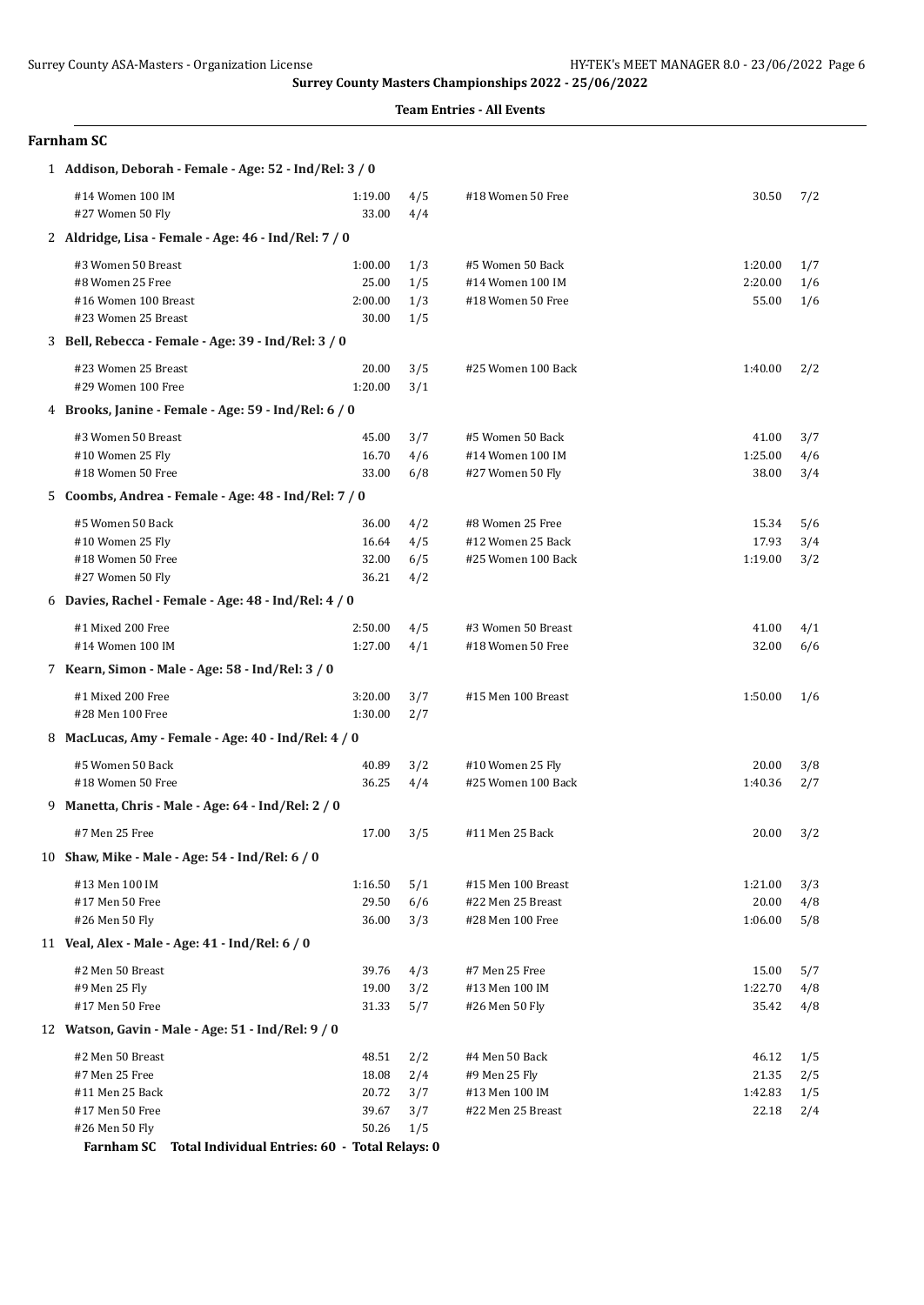| <b>Godalming SC</b> |  |
|---------------------|--|
|---------------------|--|

| 1 Allison, Peter - Male - Age: 65 - Ind/Rel: 7 / 0       |                  |            |                                         |                |            |
|----------------------------------------------------------|------------------|------------|-----------------------------------------|----------------|------------|
| #2 Men 50 Breast                                         | 43.85            | 3/6        | #4 Men 50 Back                          | 40.17          | 2/5        |
| #7 Men 25 Free                                           | 16.00            | 4/1        | #13 Men 100 IM                          | 1:35.16        | 2/7        |
| #17 Men 50 Free                                          | 34.03            | 3/4        | #22 Men 25 Breast                       | 19.00          | 4/4        |
| #28 Men 100 Free                                         | 1:15.00          | 3/7        |                                         |                |            |
| 2 Attwood, Phil - Male - Age: 57 - Ind/Rel: 8 / 0        |                  |            |                                         |                |            |
| #4 Men 50 Back                                           | 37.00            | 3/3        | #7 Men 25 Free                          | 14.60          | 5/5        |
| #9 Men 25 Fly                                            | 16.00            | 4/5        | #11 Men 25 Back                         | 17.00          | 5/8        |
| #13 Men 100 IM                                           | 1:25.00          | 3/3        | #17 Men 50 Free                         | 32.00          | 4/5        |
| #22 Men 25 Breast                                        | 20.00            | 3/5        | #24 Men 100 Back                        | 1:27.00        | 2/6        |
| 3 Beagley, Josie - Female - Age: 21 - Ind/Rel: 5 / 0     |                  |            |                                         |                |            |
| #12 Women 25 Back                                        | 18.00            | 3/5        | #14 Women 100 IM                        | 1:21.06        | 4/3        |
| #18 Women 50 Free                                        | 31.78            | 7/1        | #27 Women 50 Fly                        | 36.32          | 4/7        |
| #29 Women 100 Free                                       | 1:11.79          | 4/2        |                                         |                |            |
| 4 Bentley, Jack - Male - Age: 18 - Ind/Rel: 8 / 0        |                  |            |                                         |                |            |
| #1 Mixed 200 Free                                        | 2:20.91          | 7/5        | #2 Men 50 Breast                        | 40.00          | 4/7        |
| #4 Men 50 Back                                           | 32.72            | 4/4        | #7 Men 25 Free                          | 13.50          | 6/4        |
| #11 Men 25 Back                                          | 15.00            | 5/5        | #17 Men 50 Free                         | 26.55          | 9/3        |
| #24 Men 100 Back                                         | 1:16.15          | 3/2        | #28 Men 100 Free                        | 1:01.15        | 6/7        |
| 5 Buckwell, Phil - Male - Age: 66 - Ind/Rel: 5 / 0       |                  |            |                                         |                |            |
| #1 Mixed 200 Free                                        | 2:23.00          | 7/6        | #2 Men 50 Breast                        | 41.89          | 4/1        |
| #13 Men 100 IM                                           | 1:41.20          | 1/4        | #15 Men 100 Breast                      | 1:40.52        | 2/6        |
| #22 Men 25 Breast                                        | 19.67            | 4/6        |                                         |                |            |
| 6 Gibbs, David - Male - Age: 55 - Ind/Rel: 7 / 0         |                  |            |                                         |                |            |
| #2 Men 50 Breast                                         | 43.00            | 3/3        | #4 Men 50 Back                          | 44.00          | 2/2        |
| #7 Men 25 Free                                           | 15.60            | 4/2        | #13 Men 100 IM                          | 1:40.00        | 2/8        |
| #17 Men 50 Free                                          | 37.00            | 3/6        | #22 Men 25 Breast                       | 19.35          | 4/5        |
| #28 Men 100 Free                                         | 1:25.00          | 2/6        |                                         |                |            |
| 7 Higgins, Kayley - Female - Age: 36 - Ind/Rel: 6 / 0    |                  |            |                                         |                |            |
| #3 Women 50 Breast                                       | NT               | 1/2        | #8 Women 25 Free                        | NT             | 1/7        |
| #10 Women 25 Fly                                         | NT               | 1/7        | #14 Women 100 IM                        | NT             | 1/2        |
| #18 Women 50 Free                                        | NT               | 1/2        | #23 Women 25 Breast                     | NT             | 1/7        |
| 8 Horridge, Dan - Male - Age: 22 - Ind/Rel: 5 / 0        |                  |            |                                         |                |            |
| #2 Men 50 Breast                                         | 33.11            | 6/4        | #4 Men 50 Back                          | 29.10          | 5/2        |
| #11 Men 25 Back                                          | 14.00            | 5/4        | #13 Men 100 IM                          | 1:05.43        | 7/1        |
| #22 Men 25 Breast                                        | 15.50            | 6/5        |                                         |                |            |
| 9 Humphries, Denise - Female - Age: 55 - Ind/Rel: 13 / 0 |                  |            |                                         |                |            |
| #1 Mixed 200 Free                                        | 3:17.67          | 3/6        | #3 Women 50 Breast                      | 52.09          | 2/3        |
| #5 Women 50 Back                                         | 44.09            | 2/3        | #8 Women 25 Free                        | 18.65          | 3/6        |
| #10 Women 25 Fly                                         | 19.00            | 3/3        | #12 Women 25 Back                       | 21.00          | 2/3        |
| #14 Women 100 IM                                         | 1:41.23          | 3/8        | #16 Women 100 Breast                    | 1:55.00        | 1/5        |
| #18 Women 50 Free<br>#25 Women 100 Back                  | 41.09<br>1:40.66 | 3/5<br>1/5 | #23 Women 25 Breast<br>#27 Women 50 Fly | 24.00<br>44.44 | 2/6<br>2/3 |
| #29 Women 100 Free                                       | 1:32.00          | 2/2        |                                         |                |            |
| 10 Isaacs, Grace - Female - Age: 50 - Ind/Rel: 3 / 0     |                  |            |                                         |                |            |
|                                                          |                  |            |                                         |                |            |
| #16 Women 100 Breast<br>#23 Women 25 Breast              | 2:00.00          | 1/6        | #18 Women 50 Free                       | 45.00          | 2/2        |
|                                                          | 25.00            | 2/2        |                                         |                |            |
| 11 McGowan, Ellery - Female - Age: 76 - Ind/Rel: 6 / 0   |                  |            |                                         |                |            |
| #8 Women 25 Free                                         | 25.00            | 1/4        | #10 Women 25 Fly                        | 30.00          | 1/6        |
| #14 Women 100 IM                                         | NT               | 1/7        | #18 Women 50 Free                       | 50.00          | 1/5        |
| #23 Women 25 Breast                                      | 30.00            | 1/6        | #29 Women 100 Free                      | 1:50.00        | 1/2        |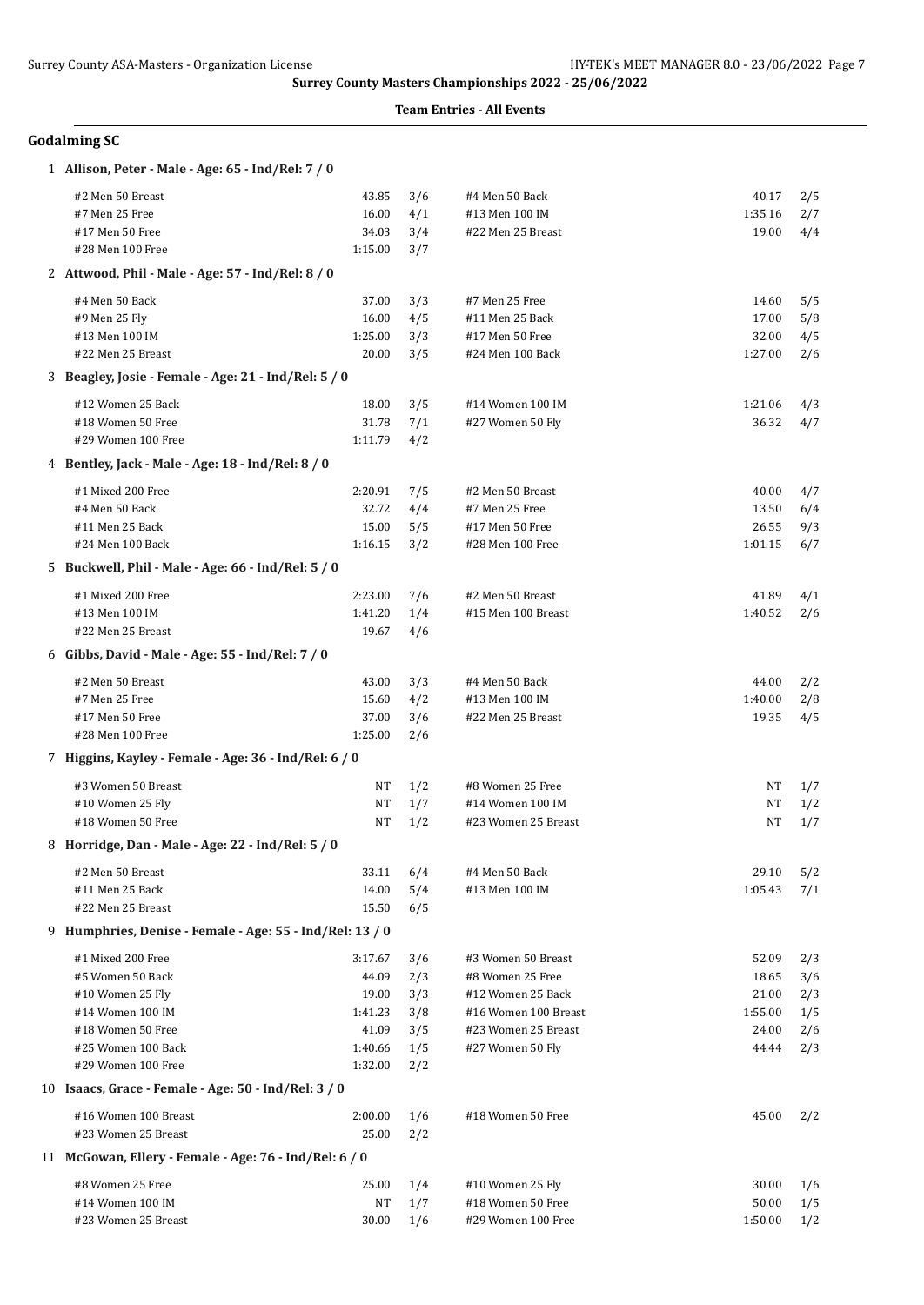### **Team Entries - All Events**

## **Godalming SC**

| 12 Palmer, Tony - Male - Age: 54 - Ind/Rel: 12 / 0        |                                                 |     |                   |         |      |
|-----------------------------------------------------------|-------------------------------------------------|-----|-------------------|---------|------|
| #1 Mixed 200 Free                                         | 2:37.31                                         | 6/7 | #2 Men 50 Breast  | 51.12   | 2/8  |
| #4 Men 50 Back                                            | 39.24                                           | 3/7 | #7 Men 25 Free    | 14.26   | 6/8  |
| #9 Men 25 Fly                                             | 15.19                                           | 5/1 | #11 Men 25 Back   | 17.87   | 4/6  |
| #13 Men 100 IM                                            | 1:23.91                                         | 3/5 | #17 Men 50 Free   | 30.70   | 5/5  |
| #22 Men 25 Breast                                         | 21.00                                           | 3/2 | #24 Men 100 Back  | 1:30.23 | 1/4  |
| #26 Men 50 Fly                                            | 33.16                                           | 4/5 | #28 Men 100 Free  | 1:09.12 | 4/7  |
| 13 Parry, Dr Malcolm - Male - Age: 73 - Ind/Rel: 9 / 0    |                                                 |     |                   |         |      |
| #1 Mixed 200 Free                                         | 3:45.00                                         | 2/7 | #6 Mixed 100 Fly  | 2:40.00 | 1/3  |
| #7 Men 25 Free                                            | 22.00                                           | 2/2 | #9 Men 25 Fly     | 30.00   | 1/6  |
| #11 Men 25 Back                                           | 30.00                                           | 1/3 | #17 Men 50 Free   | 45.00   | 2/2  |
| #22 Men 25 Breast                                         | 30.00                                           | 1/3 | #26 Men 50 Fly    | 1:10.00 | 1/6  |
| #28 Men 100 Free                                          | 2:00.00                                         | 1/6 |                   |         |      |
| 14 Rampton, Tom - Male - Age: 38 - Ind/Rel: 8 / 0         |                                                 |     |                   |         |      |
| #2 Men 50 Breast                                          | 44.00                                           | 3/2 | #4 Men 50 Back    | 34.00   | 4/5  |
| #7 Men 25 Free                                            | 15.00                                           | 5/2 | #9 Men 25 Fly     | 17.00   | 3/4  |
| #11 Men 25 Back                                           | 17.00                                           | 4/5 | #13 Men 100 IM    | 1:20.00 | 4/1  |
| #17 Men 50 Free                                           | 31.00                                           | 5/6 | #22 Men 25 Breast | 22.00   | 2/3  |
| 15 Stoyanova, Vilyana - Female - Age: 21 - Ind/Rel: 6 / 0 |                                                 |     |                   |         |      |
| #1 Mixed 200 Free                                         | 2:41.70                                         | 5/6 | #5 Women 50 Back  | 38.75   | 4/8  |
| #8 Women 25 Free                                          | 18.00                                           | 4/8 | #10 Women 25 Fly  | 20.41   | 2/6  |
| #12 Women 25 Back                                         | 20.00                                           | 3/7 | #18 Women 50 Free | 33.85   | 5/5  |
| 16 White, Thomas - Male - Age: 34 - Ind/Rel: 4 / 0        |                                                 |     |                   |         |      |
| #7 Men 25 Free                                            | 13.00                                           | 7/3 | #11 Men 25 Back   | 15.00   | 5/3  |
| #13 Men 100 IM                                            | 1:05.00                                         | 7/2 | #17 Men 50 Free   | 26.00   | 10/6 |
| <b>Godalming SC</b>                                       | Total Individual Entries: 112 - Total Relays: 0 |     |                   |         |      |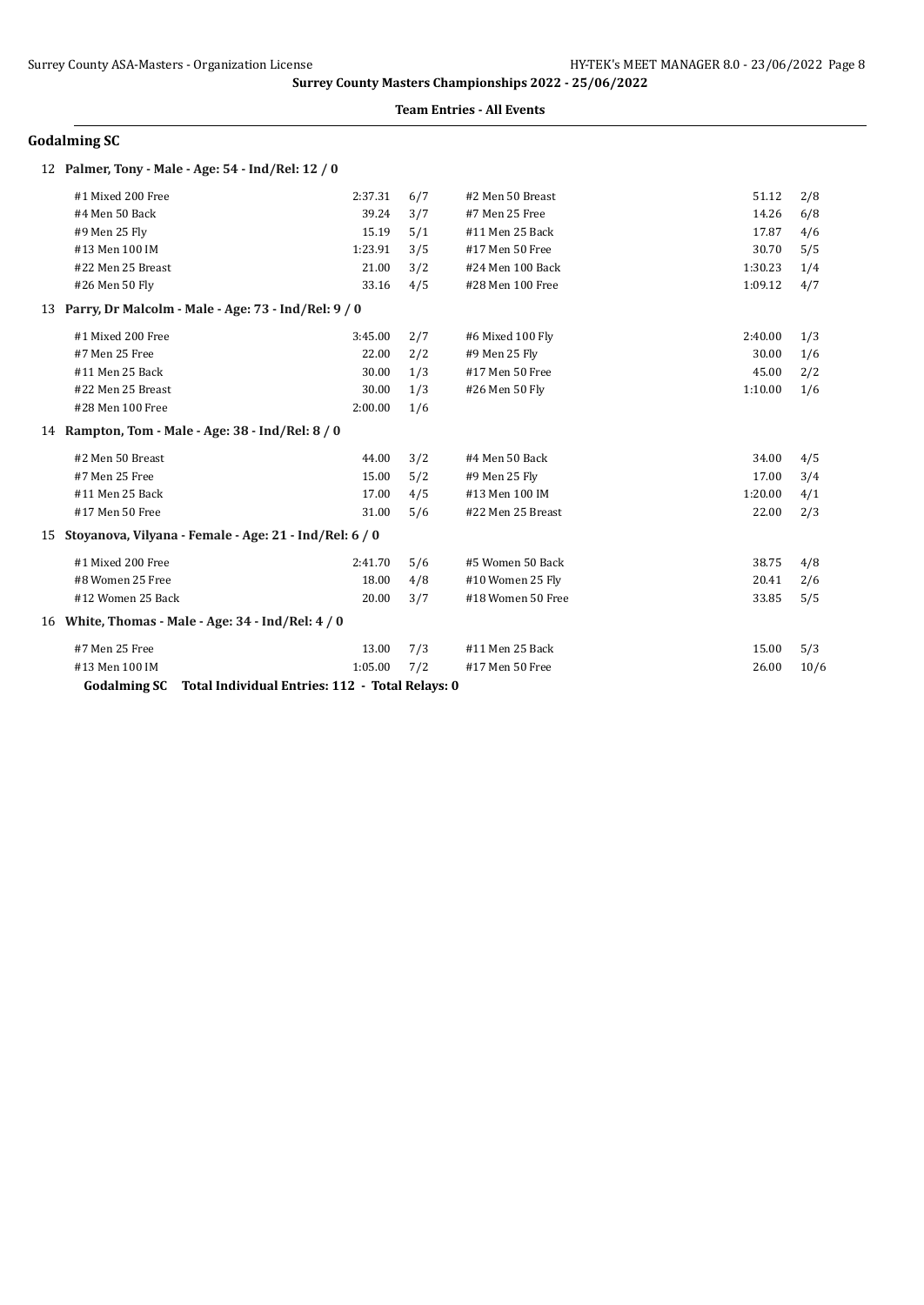### **Team Entries - All Events**

# **Guildford City SC**

| 1 Allen, Cassie - Female - Age: 43 - Ind/Rel: 4 / 0   |         |      |                                |         |      |
|-------------------------------------------------------|---------|------|--------------------------------|---------|------|
| #5 Women 50 Back                                      | 40.00   | 3/5  | #18 Women 50 Free              | 35.00   | 5/7  |
| #25 Women 100 Back                                    | 1:30.00 | 3/8  | #29 Women 100 Free             | 1:15.00 | 3/4  |
| 2 Allen, Patrick - Male - Age: 60 - Ind/Rel: 14 / 2   |         |      |                                |         |      |
| #1 Mixed 200 Free                                     | 2:50.00 | 4/6  | #2 Men 50 Breast               | 50.00   | 2/1  |
| #4 Men 50 Back                                        | 45.00   | 2/1  | #6 Mixed 100 Fly               | 1:50.00 | 2/2  |
| #7 Men 25 Free                                        | 17.00   | 3/3  | #9 Men 25 Fly                  | 21.00   | 2/4  |
| #11 Men 25 Back                                       | 20.00   | 3/6  | #13 Men 100 IM                 | 1:30.00 | 2/3  |
| #15 Men 100 Breast                                    | 2:00.00 | 1/4  | #17 Men 50 Free                | 38.00   | 3/2  |
| #19 Men 100 Medley Relay (3)                          | 1:10.40 | 1/5  | #22 Men 25 Breast              | 25.00   | 2/2  |
| #24 Men 100 Back                                      | 1:50.00 | 1/7  | #26 Men 50 Fly                 | 55.00   | 1/3  |
| #28 Men 100 Free                                      | 1:20.00 | 2/4  | #30 Men 100 Free Relay (4)     | 1:00.50 | 1/5  |
| 3 Bateman, Alison - Female - Age: 65 - Ind/Rel: 4 / 0 |         |      |                                |         |      |
| #3 Women 50 Breast                                    | NT      | 1/7  | #5 Women 50 Back               | NT      | 1/8  |
| #18 Women 50 Free                                     | NT      | 1/7  | #27 Women 50 Fly               | NT      | 1/7  |
| 4 Billing, Roger - Male - Age: 79 - Ind/Rel: 6 / 2    |         |      |                                |         |      |
| #4 Men 50 Back                                        | 45.00   | 1/4  | #7 Men 25 Free                 | 20.00   | 2/5  |
| #9 Men 25 Fly                                         | 25.00   | 1/5  | #11 Men 25 Back                | 30.00   | 1/5  |
| #17 Men 50 Free                                       | 40.00   | 2/3  | #19 Men 100 Medley Relay (1)   | 1:10.40 | 1/5  |
| #24 Men 100 Back                                      | 1:30.00 | 2/1  | #30 Men 100 Free Relay (3)     | 1:00.50 | 1/5  |
| 5 Boucher, James - Male - Age: 62 - Ind/Rel: 4 / 0    |         |      |                                |         |      |
| #2 Men 50 Breast                                      | 40.00   | 4/2  | #7 Men 25 Free                 | 15.00   | 5/6  |
| #17 Men 50 Free                                       | 32.00   | 4/2  | #22 Men 25 Breast              | 20.00   | 4/7  |
| 6 Brunt, Connor - Male - Age: 28 - Ind/Rel: 4 / 2     |         |      |                                |         |      |
| #2 Men 50 Breast                                      | 31.90   | 7/1  | #9 Men 25 Fly                  | 11.58   | 8/5  |
| #17 Men 50 Free                                       | 23.58   | 11/3 | #19 Men 100 Medley Relay (2)   | 57.30   | 2/4  |
| #26 Men 50 Fly                                        | 25.90   | 7/5  | #30 Men 100 Free Relay (2)     | 48.20   | 3/3  |
| 7 Brunt, Keiran - Male - Age: 26 - Ind/Rel: 2 / 1     |         |      |                                |         |      |
| #7 Men 25 Free                                        | 11.40   | 10/6 | #17 Men 50 Free                | 25.00   | 11/1 |
| #19 Men 100 Medley Relay (1)                          | 57.30   | 2/4  |                                |         |      |
| 8 Cunningham, Jamie - Male - Age: 25 - Ind/Rel: 3 / 2 |         |      |                                |         |      |
| #7 Men 25 Free                                        | 10.80   | 10/5 | #9 Men 25 Fly                  | 11.20   | 8/4  |
| #17 Men 50 Free                                       | 23.47   | 11/5 | #19 Men 100 Medley Relay (4)   | 57.30   | 2/4  |
| #30 Men 100 Free Relay (1)                            | 48.20   | 3/3  |                                |         |      |
| 9 Curran, Peter - Male - Age: 66 - Ind/Rel: 8 / 4     |         |      |                                |         |      |
| #2 Men 50 Breast                                      | 46.00   | 2/5  | #4 Men 50 Back                 | 48.00   | 1/3  |
| #9 Men 25 Fly                                         | 22.00   | 2/3  | #11 Men 25 Back                | 24.00   | 2/2  |
| #13 Men 100 IM                                        | 1:48.00 | 1/2  | #15 Men 100 Breast             | 1:48.00 | 1/2  |
| #19 Men 100 Medley Relay (2)                          | 1:10.40 | 1/5  | #21 Mixed 100 Medley Relay (2) | 1:05.20 | 1/7  |
| #22 Men 25 Breast                                     | 22.00   | 2/5  | #26 Men 50 Fly                 | 46.00   | 2/7  |
| #30 Men 100 Free Relay (2)                            | 1:00.50 | 1/5  | #32 Mixed 100 Free Relay (2)   | 1:03.30 | 1/7  |
| 10 Dawley, Heidi - Female - Age: 58 - Ind/Rel: 9 / 2  |         |      |                                |         |      |
| #5 Women 50 Back                                      | 44.00   | 2/5  | #8 Women 25 Free               | 18.00   | 4/2  |
| #10 Women 25 Fly                                      | 25.00   | 1/4  | #12 Women 25 Back              | 22.00   | 2/6  |
| #14 Women 100 IM                                      | 1:40.00 | 3/2  | #18 Women 50 Free              | 37.00   | 4/3  |
| #21 Mixed 100 Medley Relay (1)                        | 1:05.20 | 1/7  | #23 Women 25 Breast            | 26.00   | 2/8  |
| #25 Women 100 Back                                    | 1:35.00 | 2/5  | #29 Women 100 Free             | 1:23.00 | 2/4  |
| #32 Mixed 100 Free Relay (1)                          | 1:03.30 | 1/7  |                                |         |      |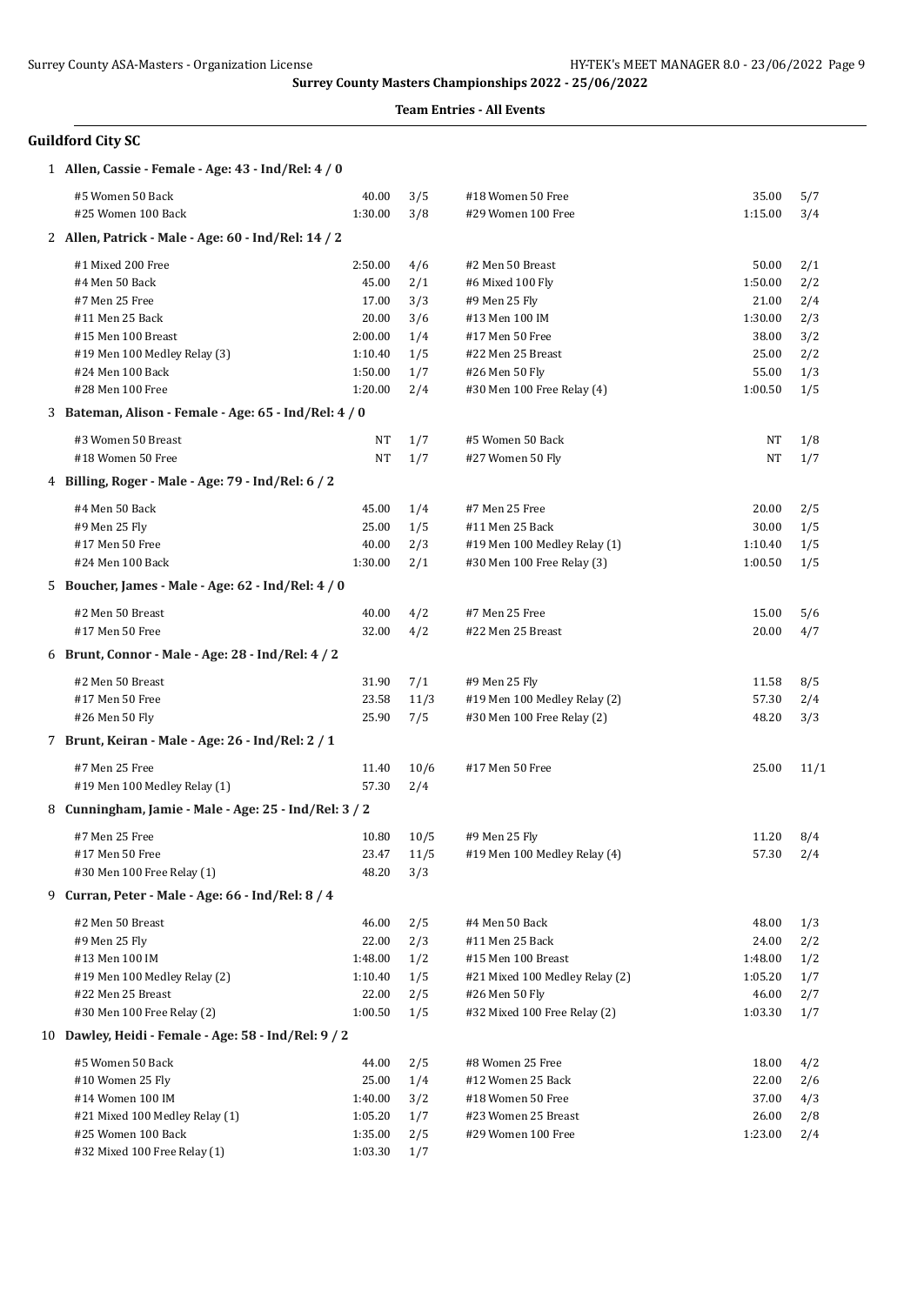| <b>Guildford City SC</b> |  |
|--------------------------|--|
|                          |  |

| 11 Du Preez, Anthony - Male - Age: 45 - Ind/Rel: 6 / 2   |         |     |                                |         |     |
|----------------------------------------------------------|---------|-----|--------------------------------|---------|-----|
| #1 Mixed 200 Free                                        | 2:20.35 | 9/7 | #7 Men 25 Free                 | 14.32   | 5/4 |
| #9 Men 25 Fly                                            | 15.22   | 5/8 | #17 Men 50 Free                | 27.86   | 8/2 |
| #19 Men 100 Medley Relay (3)                             | 1:02.20 | 3/6 | #26 Men 50 Fly                 | 29.88   | 5/4 |
| #28 Men 100 Free                                         | 1:05.22 | 5/1 | #30 Men 100 Free Relay (1)     | 54.50   | 2/6 |
| 12 Edwards, Lloyd - Male - Age: 45 - Ind/Rel: 4 / 0      |         |     |                                |         |     |
| #7 Men 25 Free                                           | 12.99   | 8/6 | #9 Men 25 Fly                  | 13.49   | 7/2 |
| #17 Men 50 Free                                          | 28.49   | 7/7 | #26 Men 50 Fly                 | 31.99   | 5/2 |
| 13 Keen, Michael - Male - Age: 69 - Ind/Rel: 5 / 0       |         |     |                                |         |     |
| #2 Men 50 Breast                                         | 54.00   | 1/4 | #7 Men 25 Free                 | 20.00   | 2/6 |
| #9 Men 25 Fly                                            | 24.00   | 2/2 | #17 Men 50 Free                | 46.00   | 2/7 |
| #26 Men 50 Fly                                           | 49.00   | 1/4 |                                |         |     |
| 14 Mandradzhlyski, Ivo - Male - Age: 36 - Ind/Rel: 1 / 1 |         |     |                                |         |     |
| #26 Men 50 Fly                                           | 28.50   | 6/3 | #30 Men 100 Free Relay (4)     | 48.20   | 3/3 |
| 15 Moores, Lucy - Female - Age: 21 - Ind/Rel: 4 / 0      |         |     |                                |         |     |
| #14 Women 100 IM                                         | 1:13.50 | 5/2 | #16 Women 100 Breast           | 1:20.00 | 3/5 |
| #18 Women 50 Free                                        | 30.00   | 7/5 | #23 Women 25 Breast            | 17.00   | 4/3 |
| 16 Morten, Craig - Male - Age: 28 - Ind/Rel: 2 / 0       |         |     |                                |         |     |
| #7 Men 25 Free                                           | 13.00   | 7/5 | #17 Men 50 Free                | 28.00   | 8/8 |
| 17 Ottey, Gabriela - Female - Age: 43 - Ind/Rel: 5 / 0   |         |     |                                |         |     |
| #1 Mixed 200 Free                                        | 3:18.00 | 3/2 | #5 Women 50 Back               | 53.46   | 1/3 |
| #8 Women 25 Free                                         | 23.00   | 2/7 | #25 Women 100 Back             | 1:49.00 | 1/4 |
| #29 Women 100 Free                                       | 1:31.00 | 2/6 |                                |         |     |
| 18 Sharkh, Eamon - Male - Age: 30 - Ind/Rel: 6 / 2       |         |     |                                |         |     |
| #2 Men 50 Breast                                         | 37.00   | 5/3 | #7 Men 25 Free                 | 12.30   | 9/2 |
| #9 Men 25 Fly                                            | 13.30   | 7/6 | #13 Men 100 IM                 | 1:18.00 | 4/3 |
| #17 Men 50 Free                                          | 27.50   | 8/6 | #19 Men 100 Medley Relay (3)   | 57.30   | 2/4 |
| #28 Men 100 Free                                         | 1:01.00 | 6/6 | #30 Men 100 Free Relay (3)     | 48.20   | 3/3 |
| 19 Sheppard, Chris - Male - Age: 61 - Ind/Rel: 3 / 4     |         |     |                                |         |     |
| #4 Men 50 Back                                           | 40.00   | 2/4 | #13 Men 100 IM                 | 1:30.00 | 2/5 |
| #19 Men 100 Medley Relay (4)                             | 1:10.40 | 1/5 | #21 Mixed 100 Medley Relay (4) | 1:05.20 | 1/7 |
| #24 Men 100 Back                                         | 1:30.00 | 2/8 | #30 Men 100 Free Relay (1)     | 1:00.50 | 1/5 |
| #32 Mixed 100 Free Relay (4)                             | 1:03.30 | 1/7 |                                |         |     |
| 20 Smoothy, Paul - Male - Age: 54 - Ind/Rel: 3 / 0       |         |     |                                |         |     |
| #1 Mixed 200 Free                                        | 2:25.00 | 7/2 | #13 Men 100 IM                 | 1:14.00 | 5/3 |
| #28 Men 100 Free                                         | 1:05.00 | 5/2 |                                |         |     |
| 21 Swaffer, Stuart - Male - Age: 51 - Ind/Rel: 11 / 2    |         |     |                                |         |     |
| #1 Mixed 200 Free                                        | 2:28.00 | 7/8 | #2 Men 50 Breast               | 42.00   | 4/8 |
| #7 Men 25 Free                                           | 14.00   | 6/3 | #9 Men 25 Fly                  | 15.00   | 5/4 |
| #11 Men 25 Back                                          | 18.00   | 4/2 | #13 Men 100 IM                 | 1:19.00 | 4/7 |
| #15 Men 100 Breast                                       | 1:30.00 | 2/4 | #17 Men 50 Free                | 31.00   | 5/3 |
| #19 Men 100 Medley Relay (2)                             | 1:02.20 | 3/6 | #22 Men 25 Breast              | 19.00   | 5/1 |
| #26 Men 50 Fly                                           | 35.00   | 3/4 | #28 Men 100 Free               | 1:07.00 | 4/5 |
| #30 Men 100 Free Relay (4)                               | 54.50   | 2/6 |                                |         |     |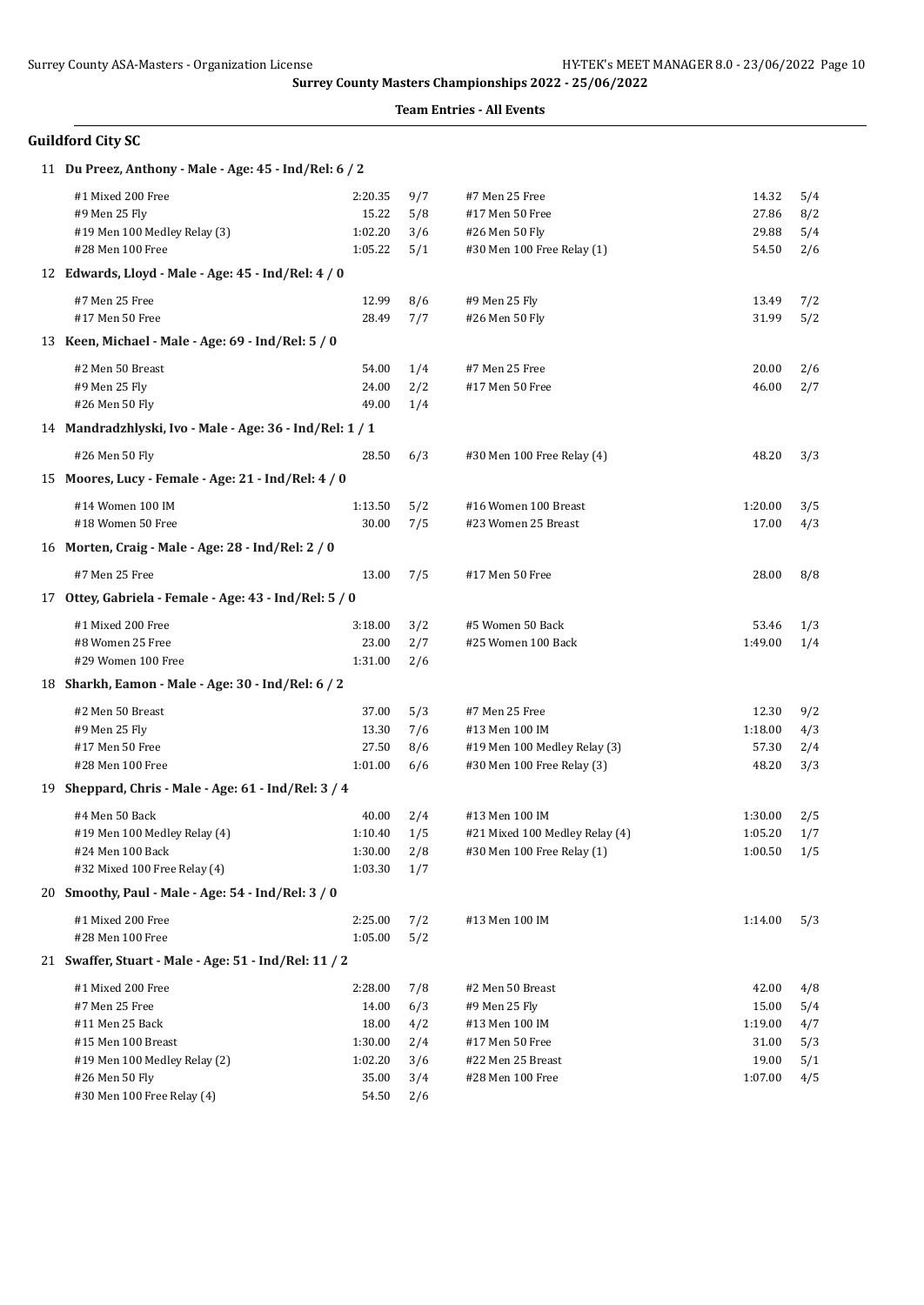### **Team Entries - All Events**

# **Guildford City SC**

### 22 **Victor, Christina - Female - Age: 68 - Ind/Rel: 14 / 2**

|    | #1 Mixed 200 Free                                                           | 3:30.00 | 2/5 | #3 Women 50 Breast           | 52.57   | 1/4 |
|----|-----------------------------------------------------------------------------|---------|-----|------------------------------|---------|-----|
|    | #5 Women 50 Back                                                            | 53.24   | 1/5 | #6 Mixed 100 Fly             | 1:42.78 | 2/5 |
|    | #8 Women 25 Free                                                            | 19.20   | 3/2 | #10 Women 25 Fly             | 22.47   | 2/7 |
|    | #12 Women 25 Back                                                           | 23.29   | 2/2 | #14 Women 100 IM             | 1:45.90 | 2/5 |
|    | #16 Women 100 Breast                                                        | 1:49.39 | 2/1 | #18 Women 50 Free            | 42.29   | 2/4 |
|    | #21 Mixed 100 Medley Relay (3)                                              | 1:05.20 | 1/7 | #23 Women 25 Breast          | 23.99   | 2/3 |
|    | #25 Women 100 Back                                                          | 1:53.31 | 1/7 | #27 Women 50 Fly             | 43.32   | 2/4 |
|    | #29 Women 100 Free                                                          | 1:38.26 | 1/4 | #32 Mixed 100 Free Relay (3) | 1:03.30 | 1/7 |
| 23 | Ward, Emma - Female - Age: 20 - Ind/Rel: 4 / 0                              |         |     |                              |         |     |
|    | #8 Women 25 Free                                                            | 12.50   | 6/4 | #10 Women 25 Fly             | 14.00   | 5/3 |
|    | #18 Women 50 Free                                                           | 28.00   | 8/6 | #27 Women 50 Fly             | 31.00   | 5/3 |
|    | 24 Willis, Angela - Female - Age: 55 - Ind/Rel: 2 / 0                       |         |     |                              |         |     |
|    | #1 Mixed 200 Free                                                           | 4:00.00 | 1/3 | #8 Women 25 Free             | 27.00   | 1/3 |
| 25 | Winn-Smith, Matthew - Male - Age: 43 - Ind/Rel: 5 / 2                       |         |     |                              |         |     |
|    | #1 Mixed 200 Free                                                           | 2:38.00 | 6/8 | #7 Men 25 Free               | 15.00   | 5/1 |
|    | #9 Men 25 Fly                                                               | 17.50   | 3/5 | #17 Men 50 Free              | 34.00   | 4/1 |
|    | #19 Men 100 Medley Relay (4)                                                | 1:02.20 | 3/6 | #28 Men 100 Free             | 1:12.00 | 3/5 |
|    | #30 Men 100 Free Relay (3)                                                  | 54.50   | 2/6 |                              |         |     |
|    | 26 Young, Thomas - Male - Age: 20 - Ind/Rel: 6 / 0                          |         |     |                              |         |     |
|    | #7 Men 25 Free                                                              | 12.10   | 9/3 | #9 Men 25 Fly                | 13.50   | 7/8 |
|    | #13 Men 100 IM                                                              | 1:05.00 | 7/6 | #17 Men 50 Free              | 26.80   | 9/2 |
|    | #26 Men 50 Fly                                                              | 30.53   | 5/6 | #28 Men 100 Free             | 58.96   | 7/2 |
|    | Total Individual Entries: 139 - Total Relays: 0<br><b>Guildford City SC</b> |         |     |                              |         |     |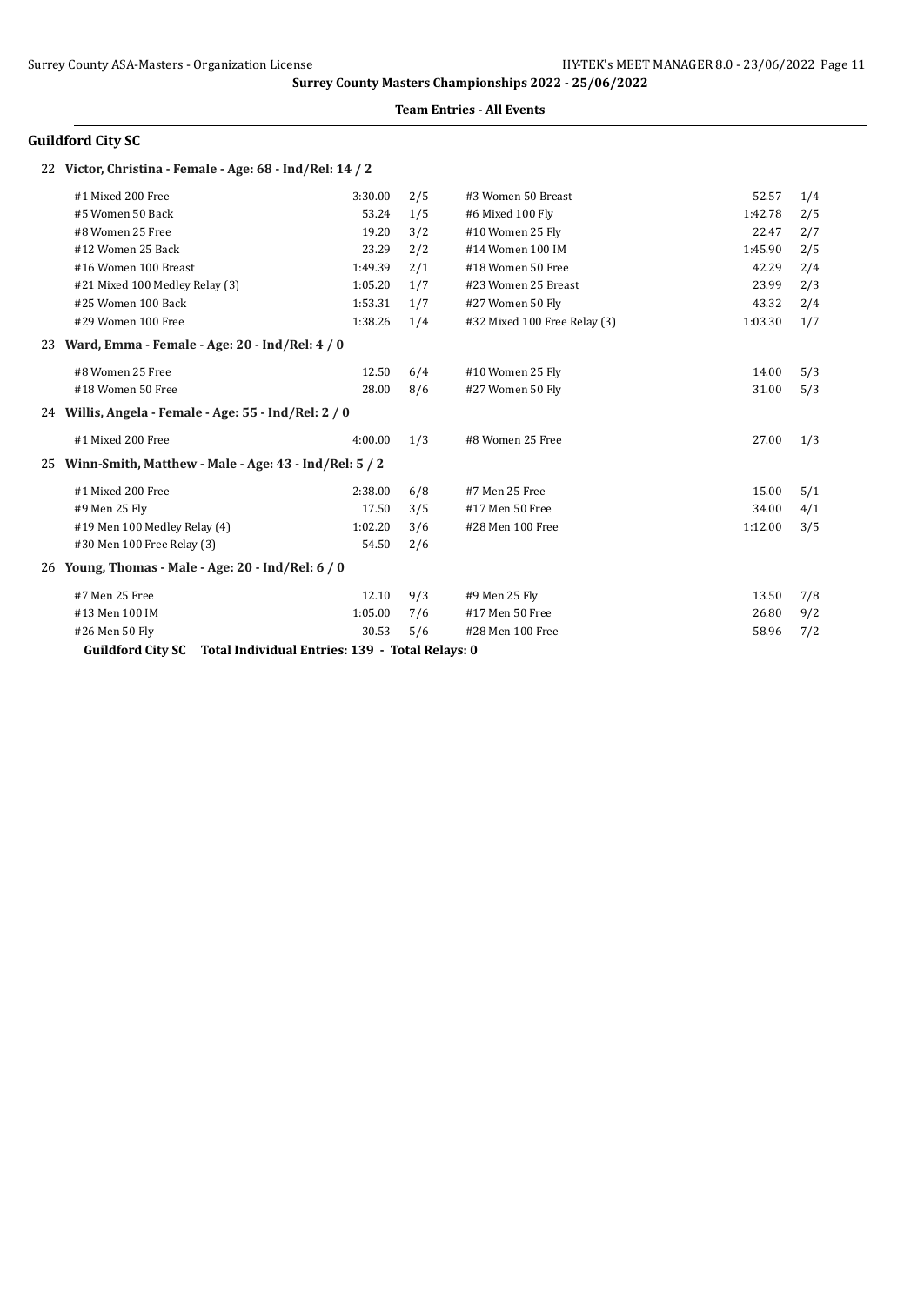### **Team Entries - All Events**

### **Haslemere SC**

| 1 Bicknell, Mark - Male - Age: 25 - Ind/Rel: 6 / 2             |         |     |                              |         |      |
|----------------------------------------------------------------|---------|-----|------------------------------|---------|------|
| #4 Men 50 Back                                                 | 27.09   | 5/4 | #7 Men 25 Free               | 11.00   | 10/3 |
| #11 Men 25 Back                                                | 12.50   | 6/4 | #17 Men 50 Free              | 24.86   | 11/7 |
| #19 Men 100 Medley Relay (1)                                   | 59.00   | 3/3 | #26 Men 50 Fly               | 26.58   | 7/2  |
| #28 Men 100 Free                                               | 56.34   | 8/2 | #30 Men 100 Free Relay (1)   | 55.00   | 2/2  |
| 2 Burgham, Matt - Male - Age: 42 - Ind/Rel: 5 / 2              |         |     |                              |         |      |
| #2 Men 50 Breast                                               | 34.00   | 6/3 | #6 Mixed 100 Fly             | 1:07.00 | 5/8  |
| #11 Men 25 Back                                                | 15.00   | 5/6 | #15 Men 100 Breast           | 1:14.00 | 4/1  |
| #19 Men 100 Medley Relay (2)                                   | 59.00   | 3/3 | #28 Men 100 Free             | 59.50   | 7/8  |
| #30 Men 100 Free Relay (3)                                     | 55.00   | 2/2 |                              |         |      |
| 3 Crew, Russell - Male - Age: 55 - Ind/Rel: 7 / 1              |         |     |                              |         |      |
| #2 Men 50 Breast                                               | 36.50   | 5/4 | #7 Men 25 Free               | 13.00   | 7/4  |
| #9 Men 25 Fly                                                  | 14.00   | 6/5 | #13 Men 100 IM               | 1:15.00 | 5/6  |
| #17 Men 50 Free                                                | 28.00   | 7/3 | #19 Men 100 Medley Relay (4) | 59.00   | 3/3  |
| #22 Men 25 Breast                                              | 17.00   | 5/4 | #26 Men 50 Fly               | 32.00   | 5/7  |
| 4 Mullender, Carl - Male - Age: 67 - Ind/Rel: 4 / 0            |         |     |                              |         |      |
| #4 Men 50 Back                                                 | 42.00   | 2/3 | #9 Men 25 Fly                | 25.00   | 2/7  |
| #11 Men 25 Back                                                | 23.00   | 2/3 | #13 Men 100 IM               | 1:45.00 | 1/3  |
| 5 Swarbrick, Matt - Male - Age: 45 - Ind/Rel: 6 / 2            |         |     |                              |         |      |
| #2 Men 50 Breast                                               | 34.40   | 6/2 | #7 Men 25 Free               | 12.50   | 9/1  |
| #9 Men 25 Fly                                                  | 13.10   | 7/5 | #13 Men 100 IM               | 1:10.07 | 6/2  |
| #17 Men 50 Free                                                | 27.00   | 9/1 | #19 Men 100 Medley Relay (3) | 59.00   | 3/3  |
| #26 Men 50 Fly                                                 | 29.10   | 6/1 | #30 Men 100 Free Relay (4)   | 55.00   | 2/2  |
| 6 Wootton, Mathew - Male - Age: 51 - Ind/Rel: 5 / 1            |         |     |                              |         |      |
| #7 Men 25 Free                                                 | 13.00   | 8/7 | #9 Men 25 Fly                | 14.50   | 6/6  |
| #17 Men 50 Free                                                | 28.00   | 7/5 | #26 Men 50 Fly               | 32.00   | 5/1  |
| #28 Men 100 Free                                               | 1:04.00 | 5/6 | #30 Men 100 Free Relay (2)   | 55.00   | 2/2  |
| Total Individual Entries: 33 - Total Relays: 0<br>Haslemere SC |         |     |                              |         |      |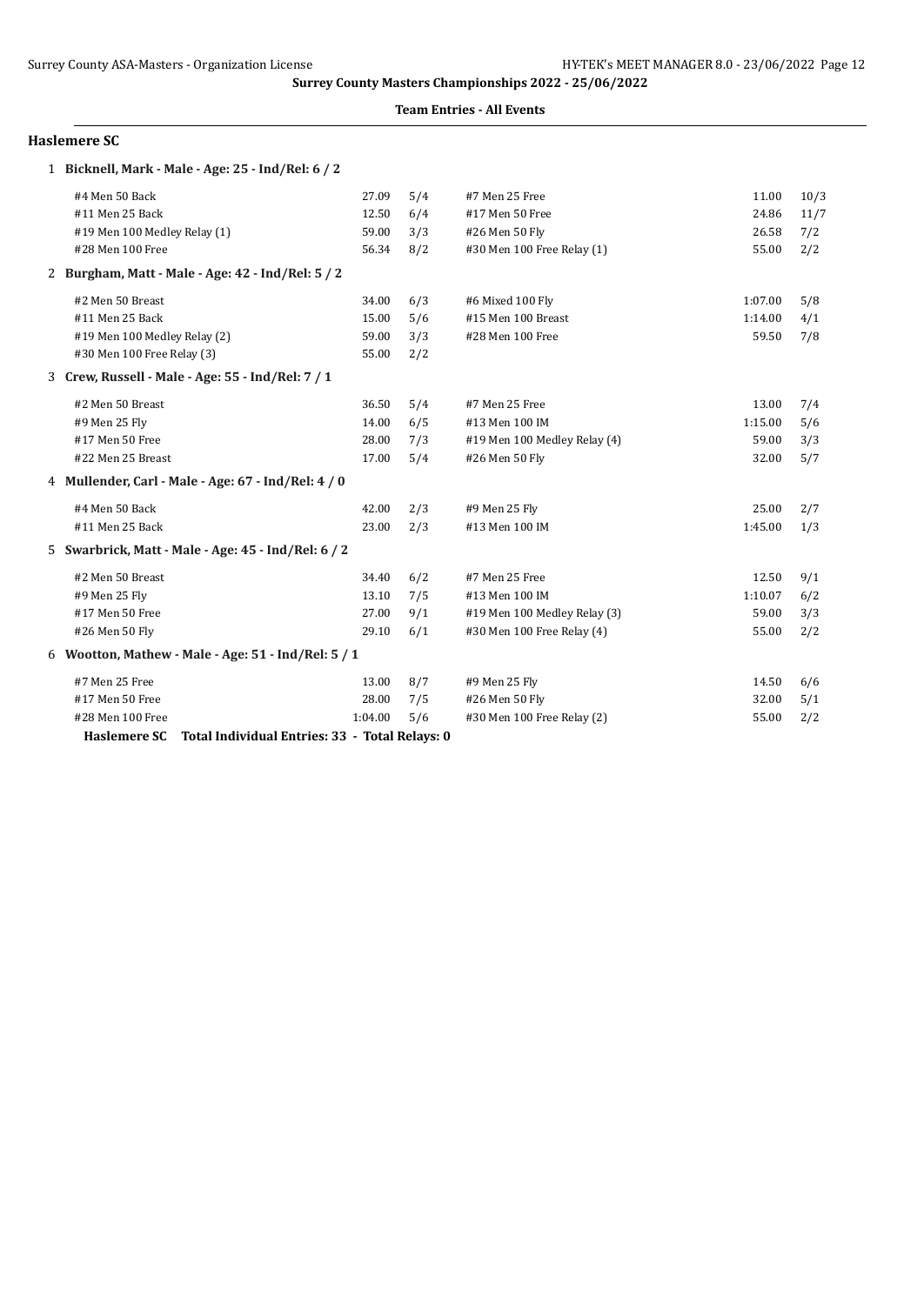|                                                                    |                 |     | Surrey County Masters Championships 2022 - 25/06/2022<br><b>Team Entries - All Events</b> |         |     |
|--------------------------------------------------------------------|-----------------|-----|-------------------------------------------------------------------------------------------|---------|-----|
| <b>Kings Cormorants SC</b>                                         |                 |     |                                                                                           |         |     |
| 1 Asher, Jane - Female - Age: 91 - Ind/Rel: 4 / 1                  |                 |     |                                                                                           |         |     |
| #1 Mixed 200 Free                                                  | 4:25.00         | 1/2 | #14 Women 100 IM                                                                          | 2:10.00 | 1/3 |
| #18 Women 50 Free                                                  | 45.90           | 2/7 | #27 Women 50 Fly                                                                          | 1:25.00 | 1/2 |
| #31 Women 100 Free Relay (4)                                       | 1:58.00         | 1/6 |                                                                                           |         |     |
| 2 Cox, Alison - Female - Age: 62 - Ind/Rel: 5 / 1                  |                 |     |                                                                                           |         |     |
| #1 Mixed 200 Free                                                  | 3:45.00         | 1/5 | #5 Women 50 Back                                                                          | 50.00   | 2/6 |
| #12 Women 25 Back                                                  | 25.00           | 1/3 | #14 Women 100 IM                                                                          | 2:00.00 | 1/5 |
| #20 Women 100 Medley Relay (1)                                     | 2:00.00         | 1/5 | #25 Women 100 Back                                                                        | 1:40.00 | 2/3 |
| 3 Doyle, Amanda - Female - Age: 66 - Ind/Rel: 14 / 4               |                 |     |                                                                                           |         |     |
| #1 Mixed 200 Free                                                  | 3:35.00         | 2/3 | #3 Women 50 Breast                                                                        | 1:05.00 | 1/6 |
| #5 Women 50 Back                                                   | 50.00           | 2/2 | #6 Mixed 100 Fly                                                                          | 2:30.00 | 1/5 |
| #8 Women 25 Free                                                   | 21.00           | 2/6 | #10 Women 25 Fly                                                                          | 24.00   | 2/8 |
| #12 Women 25 Back                                                  | 25.00           | 2/7 | #14 Women 100 IM                                                                          | 1:50.00 | 2/2 |
| #16 Women 100 Breast                                               | 2:20.00         | 1/7 | #18 Women 50 Free                                                                         | 41.00   | 4/1 |
| #20 Women 100 Medley Relay (3)                                     | 2:00.00         | 1/5 | #21 Mixed 100 Medley Relay (1)                                                            | 1:12.00 | 2/3 |
| #23 Women 25 Breast                                                | 30.00           | 1/2 | #25 Women 100 Back                                                                        | 1:50.00 | 1/3 |
| #27 Women 50 Fly                                                   | 55.00           | 1/5 | #29 Women 100 Free                                                                        | 1:42.00 | 1/3 |
| #31 Women 100 Free Relay (1)                                       | 1:58.00         | 1/6 | #32 Mixed 100 Free Relay (2)                                                              | 1:02.00 | 1/3 |
| 4 Patel, Jacqueline - Female - Age: 62 - Ind/Rel: 14 / 4           |                 |     |                                                                                           |         |     |
| #1 Mixed 200 Free                                                  | 3:42.00         | 2/6 | #3 Women 50 Breast                                                                        | 51.00   | 2/6 |
| #5 Women 50 Back                                                   | 59.00           | 1/6 | #6 Mixed 100 Fly                                                                          | 1:56.00 | 1/4 |
| #8 Women 25 Free                                                   | 30.00           | 1/6 | #10 Women 25 Fly                                                                          | 30.00   | 1/2 |
| #12 Women 25 Back                                                  | 30.00           | 1/2 | #14 Women 100 IM                                                                          | 1:50.00 | 2/6 |
| #16 Women 100 Breast                                               | 1:52.00         | 2/8 | #18 Women 50 Free                                                                         | 44.00   | 2/3 |
| #20 Women 100 Medley Relay (2)                                     | 2:00.00         | 1/5 | #21 Mixed 100 Medley Relay (2)                                                            | 1:12.00 | 2/3 |
| #23 Women 25 Breast                                                | 30.00           | 1/3 | #25 Women 100 Back                                                                        | 1:59.00 | 1/8 |
| #27 Women 50 Fly                                                   | 53.00           | 1/4 | #29 Women 100 Free                                                                        | 1:45.00 | 1/6 |
| #31 Women 100 Free Relay (2)                                       | 1:58.00         | 1/6 | #32 Mixed 100 Free Relay (1)                                                              | 1:02.00 | 1/3 |
| 5 Post, Benoit - Male - Age: 50 - Ind/Rel: 2 / 1                   |                 |     |                                                                                           |         |     |
| #17 Men 50 Free                                                    | 32.00           | 4/3 | #28 Men 100 Free                                                                          | 1:12.00 | 3/3 |
| #32 Mixed 100 Free Relay (3)                                       | $1:02.00$ $1/3$ |     |                                                                                           |         |     |
| 6 Reeve, Graham - Male - Age: 66 - Ind/Rel: 6 / 1                  |                 |     |                                                                                           |         |     |
| #2 Men 50 Breast                                                   | 45.00           | 3/8 | #4 Men 50 Back                                                                            | 55.00   | 1/2 |
| #7 Men 25 Free                                                     | 17.00           | 3/6 | #13 Men 100 IM                                                                            | 1:40.00 | 2/1 |
| #21 Mixed 100 Medley Relay (4)                                     | 1:12.00         | 2/3 | #22 Men 25 Breast                                                                         | 19.00   | 5/7 |
| #24 Men 100 Back                                                   | 1:52.00         | 1/1 |                                                                                           |         |     |
| 7 Savidge, Elizabeth - Female - Age: 78 - Ind/Rel: 7 / 2           |                 |     |                                                                                           |         |     |
| #1 Mixed 200 Free                                                  | 3:42.00         | 1/4 | #8 Women 25 Free                                                                          | 19.40   | 3/7 |
| #10 Women 25 Fly                                                   | 27.50           | 1/3 | #12 Women 25 Back                                                                         | 25.00   | 1/5 |
| #18 Women 50 Free                                                  | 41.75           | 3/6 | #20 Women 100 Medley Relay (4)                                                            | 2:00.00 | 1/5 |
| #27 Women 50 Fly                                                   | 1:05.00         | 1/6 | #29 Women 100 Free                                                                        | 1:37.00 | 2/8 |
| #31 Women 100 Free Relay (3)                                       | 1:58.00         | 1/6 |                                                                                           |         |     |
| 8 Walczynski, Piotr - Male - Age: 43 - Ind/Rel: 2 / 2              |                 |     |                                                                                           |         |     |
|                                                                    |                 |     |                                                                                           |         |     |
| #6 Mixed 100 Fly                                                   | 1:10.00         | 4/6 | #21 Mixed 100 Medley Relay (3)                                                            | 1:12.00 | 2/3 |
| #26 Men 50 Fly                                                     | 30.29           | 5/3 | #32 Mixed 100 Free Relay (4)                                                              | 1:02.00 | 1/3 |
| Kings Cormorants SC Total Individual Entries: 54 - Total Relays: 0 |                 |     |                                                                                           |         |     |
| <b>Kingston Royals SC</b>                                          |                 |     |                                                                                           |         |     |
| 1 Macauley-Conway, Conor - Male - Age: 20 - Ind/Rel: 5 / 0         |                 |     |                                                                                           |         |     |

| Kingston Royals SC Total Individual Entries: 5 - Total Relays: 0 |                 |  |                 |                   |  |
|------------------------------------------------------------------|-----------------|--|-----------------|-------------------|--|
| #28 Men 100 Free                                                 | $1:30.00$ $1/4$ |  |                 |                   |  |
| #9 Men 25 Fly                                                    | 24.00 2/6       |  | #17 Men 50 Free | $41.00$ $2/6$     |  |
| #1 Mixed 200 Free                                                | $3:30.00$ $3/8$ |  | #7 Men 25 Free  | $18.00 \quad 3/2$ |  |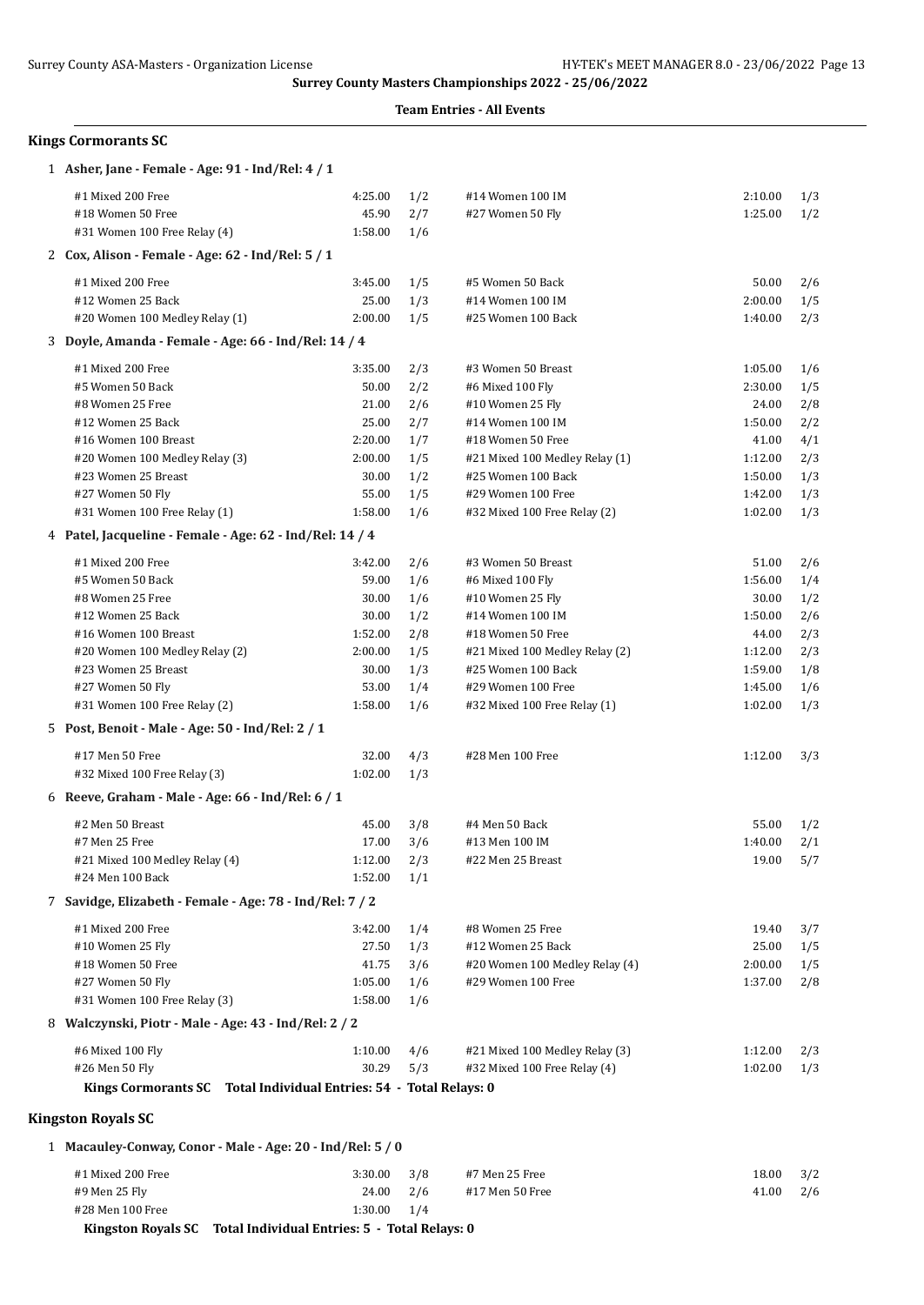| <b>Leatherhead SC</b>                                                                       |                |            |                                |         |     |
|---------------------------------------------------------------------------------------------|----------------|------------|--------------------------------|---------|-----|
| 1 Pilcher, Iain - Male - Age: 51 - Ind/Rel: 3 / 0                                           |                |            |                                |         |     |
| #2 Men 50 Breast<br>#22 Men 25 Breast                                                       | 37.80<br>19.00 | 5/7<br>5/8 | #13 Men 100 IM                 | 1:28.00 | 3/1 |
| 2 Procter, David - Male - Age: 54 - Ind/Rel: 2 / 0                                          |                |            |                                |         |     |
| #22 Men 25 Breast<br><b>Leatherhead SC</b><br>Total Individual Entries: 5 - Total Relays: 0 | 26.00          | 1/5        | #28 Men 100 Free               | 1:41.00 | 1/5 |
| <b>Redhill and Reigate SC</b>                                                               |                |            |                                |         |     |
| 1 Allison, Graham - Male - Age: 43 - Ind/Rel: 4 / 1                                         |                |            |                                |         |     |
| #1 Mixed 200 Free                                                                           | 2:29.00        | 6/4        | #6 Mixed 100 Fly               | 1:16.00 | 3/4 |
| #13 Men 100 IM                                                                              | 1:13.00        | 5/5        | #17 Men 50 Free                | 28.20   | 7/2 |
| #21 Mixed 100 Medley Relay (2)                                                              | 1:15.00        | 2/2        |                                |         |     |
| 2 Barron, Erica - Female - Age: 27 - Ind/Rel: 7 / 2                                         |                |            |                                |         |     |
| #3 Women 50 Breast                                                                          | 44.53          | 3/2        | #5 Women 50 Back               | 41.53   | 3/1 |
| #8 Women 25 Free                                                                            | 16.93          | 4/5        | #12 Women 25 Back              | 18.77   | 3/6 |
| #18 Women 50 Free                                                                           | 36.75          | 4/5        | #20 Women 100 Medley Relay (1) | 1:22.40 | 2/6 |
| #23 Women 25 Breast                                                                         | 20.60          | 3/6        | #25 Women 100 Back             | 1:32.30 | 2/4 |
| #31 Women 100 Free Relay (1)                                                                | 1:13.40        | 2/5        |                                |         |     |
| 3 Davey, Marianne - Female - Age: 69 - Ind/Rel: 7 / 1                                       |                |            |                                |         |     |
| #3 Women 50 Breast                                                                          | 59.50          | 1/5        | #5 Women 50 Back               | 53.20   | 1/4 |
| #8 Women 25 Free                                                                            | 20.00          | 2/4        | #12 Women 25 Back              | 25.00   | 2/8 |
| #18 Women 50 Free                                                                           | 44.00          | 2/6        | #21 Mixed 100 Medley Relay (1) | 1:15.00 | 2/2 |
| #25 Women 100 Back                                                                          | 1:55.00        | 1/2        | #29 Women 100 Free             | 1:41.00 | 1/5 |
| 4 Day, Claudine - Female - Age: 51 - Ind/Rel: 9 / 2                                         |                |            |                                |         |     |
| #3 Women 50 Breast                                                                          | 52.54          | 2/2        | #5 Women 50 Back               | 51.83   | 2/7 |
| #8 Women 25 Free                                                                            | 20.50          | 2/3        | #14 Women 100 IM               | 1:49.65 | 2/3 |
| #16 Women 100 Breast                                                                        | 1:53.36        | 1/4        | #18 Women 50 Free              | 41.46   | 3/3 |
| #20 Women 100 Medley Relay (3)                                                              | 1:22.40        | 2/6        | #25 Women 100 Back             | 1:48.97 | 2/8 |
| #27 Women 50 Fly                                                                            | 55.74          | 1/3        | #29 Women 100 Free             | 1:30.02 | 2/3 |
| #31 Women 100 Free Relay (3)                                                                | 1:13.40        | 2/5        |                                |         |     |
| 5 Gwilym, Sarra - Female - Age: 34 - Ind/Rel: 5 / 1                                         |                |            |                                |         |     |
| #8 Women 25 Free                                                                            | $16.00$ $5/1$  |            | #10 Women 25 Fly               | 16.67   | 4/3 |
| #14 Women 100 IM                                                                            | 1:40.00        | 3/7        | #18 Women 50 Free              | 32.17   | 6/2 |
| #21 Mixed 100 Medley Relay (4)                                                              | 1:15.00        | 2/2        | #29 Women 100 Free             | 1:20.00 | 3/7 |
| 6 Hutchinson, Nicola - Female - Age: 32 - Ind/Rel: 5 / 2                                    |                |            |                                |         |     |
| #3 Women 50 Breast                                                                          | 41.34          | 4/8        | #10 Women 25 Fly               | 18.52   | 3/5 |
| #16 Women 100 Breast                                                                        | 1:44.50        | 2/6        | #18 Women 50 Free              | 36.05   | 5/8 |
| #20 Women 100 Medley Relay (2)                                                              | 1:22.40        | 2/6        | #23 Women 25 Breast            | 21.00   | 3/7 |
| #31 Women 100 Free Relay (2)                                                                | 1:13.40        | 2/5        |                                |         |     |
| 7 Lane, Charlotte - Female - Age: 31 - Ind/Rel: 6 / 2                                       |                |            |                                |         |     |
| #3 Women 50 Breast                                                                          | 57.00          | 2/7        | #5 Women 50 Back               | 53.00   | 2/8 |
| #8 Women 25 Free                                                                            | 18.00          | 3/5        | #12 Women 25 Back              | 25.00   | 1/4 |
| #18 Women 50 Free                                                                           | 41.00          | 3/4        | #20 Women 100 Medley Relay (4) | 1:22.40 | 2/6 |
| #23 Women 25 Breast                                                                         | 25.00          | 2/7        | #31 Women 100 Free Relay (4)   | 1:13.40 | 2/5 |
| 8 Millar, Dale - Male - Age: 55 - Ind/Rel: 3 / 1                                            |                |            |                                |         |     |
| #21 Mixed 100 Medley Relay (3)                                                              | 1:15.00        | 2/2        | #24 Men 100 Back               | 1:24.83 | 2/3 |
| #26 Men 50 Fly                                                                              | 34.62          | 4/7        | #28 Men 100 Free               | 1:06.50 | 4/4 |
| Redhill and Reigate SC Total Individual Entries: 46 - Total Relays: 0                       |                |            |                                |         |     |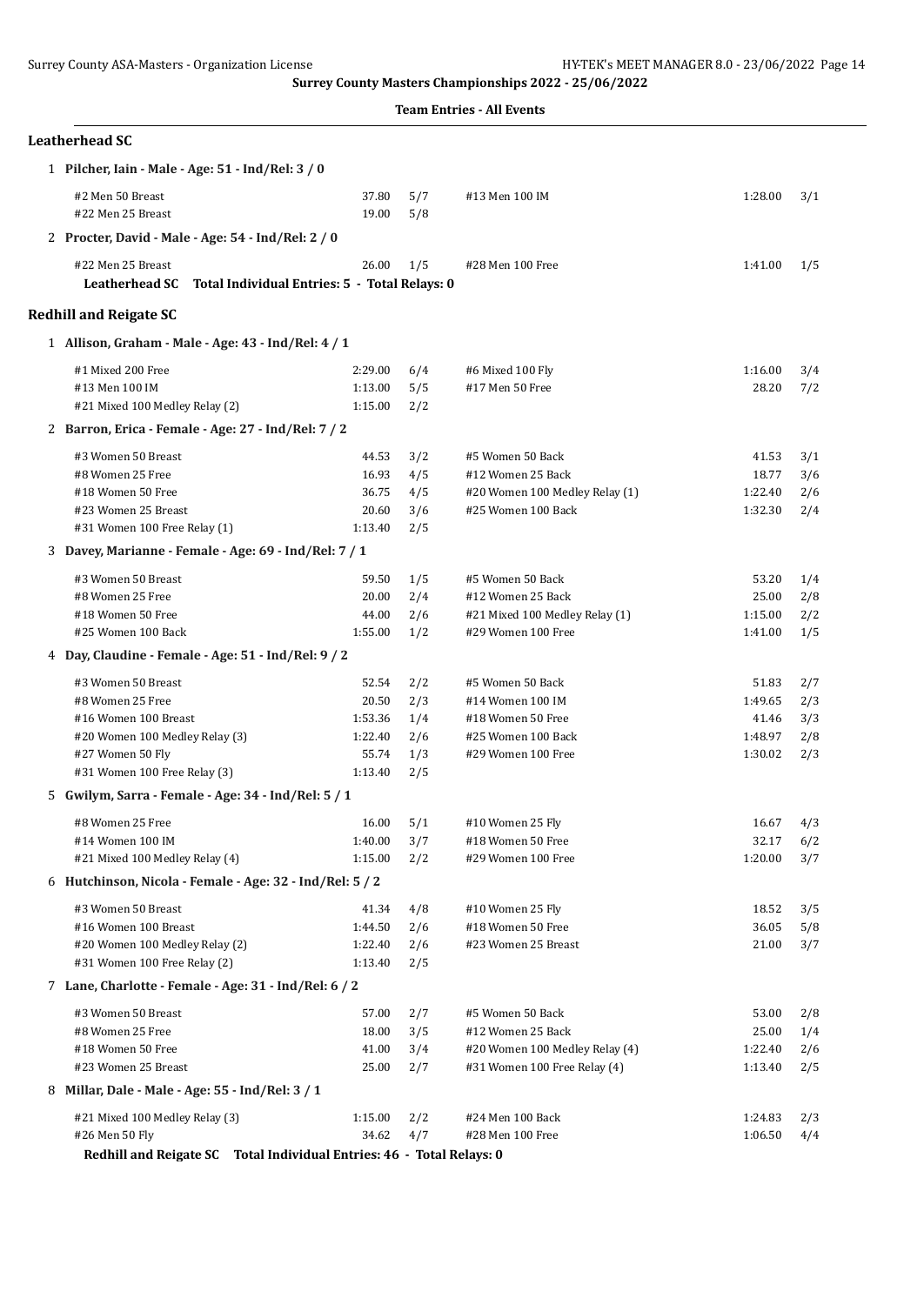| Southwark Aquatics SC |  |
|-----------------------|--|
|                       |  |

| 1 Galan Bienes, Fernando - Male - Age: 38 - Ind/Rel: 3 / 0          |         |     |                      |         |     |  |
|---------------------------------------------------------------------|---------|-----|----------------------|---------|-----|--|
| #7 Men 25 Free                                                      | 13.00   | 8/2 | #17 Men 50 Free      | 26.80   | 9/6 |  |
| #28 Men 100 Free                                                    | 1:00.00 | 6/3 |                      |         |     |  |
| 2 Pung, Jacqueline - Female - Age: 38 - Ind/Rel: 4 / 0              |         |     |                      |         |     |  |
| #14 Women 100 IM                                                    | 1:35.00 | 3/3 | #16 Women 100 Breast | 1:40.00 | 2/3 |  |
| #18 Women 50 Free                                                   | 39.00   | 4/7 | #27 Women 50 Fly     | 45.00   | 2/6 |  |
| Southwark Aquatics SC Total Individual Entries: 7 - Total Relays: 0 |         |     |                      |         |     |  |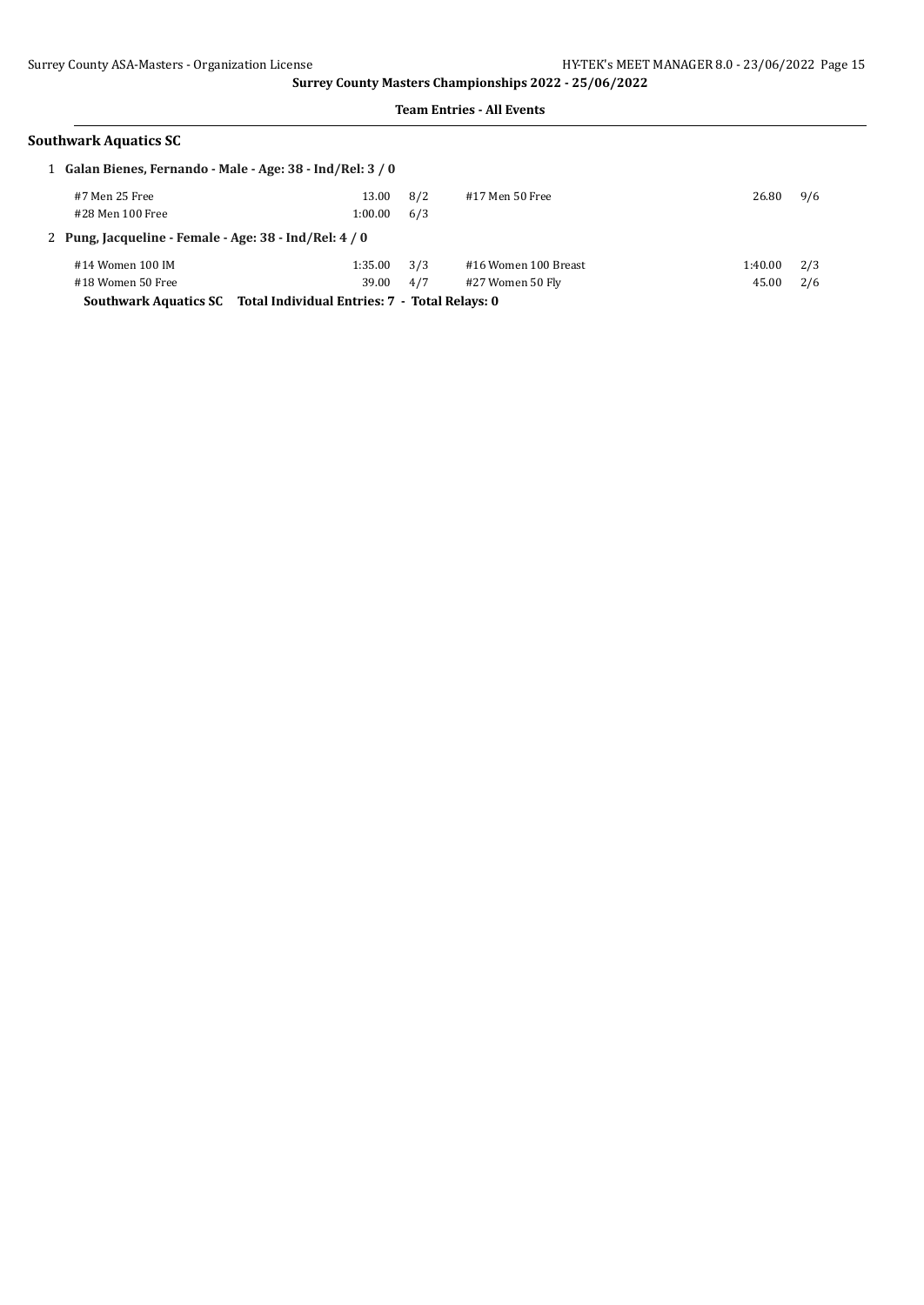| Spencer Swim Team                                       |                  |            |                      |         |     |
|---------------------------------------------------------|------------------|------------|----------------------|---------|-----|
| 1 Admans, Godfrey - Male - Age: 68 - Ind/Rel: 6 / 0     |                  |            |                      |         |     |
| #4 Men 50 Back                                          | 39.00            | 3/2        | #11 Men 25 Back      | 18.00   | 4/7 |
| #13 Men 100 IM                                          | 1:27.00          | 3/7        | #17 Men 50 Free      | 33.00   | 4/7 |
| #24 Men 100 Back                                        | 1:28.00          | 2/7        | #28 Men 100 Free     | 1:13.00 | 3/6 |
| 2 Baker, Max - Male - Age: 37 - Ind/Rel: 5 / 0          |                  |            |                      |         |     |
| #2 Men 50 Breast                                        | 1:00.00          | 1/3        | #7 Men 25 Free       | 25.00   | 1/4 |
| #17 Men 50 Free                                         | 50.00            | 1/5        | #22 Men 25 Breast    | 30.00   | 1/6 |
| #28 Men 100 Free                                        | 1:30.00          | 2/8        |                      |         |     |
| 3 Barnett, Michael - Male - Age: 59 - Ind/Rel: 6 / 0    |                  |            |                      |         |     |
| #2 Men 50 Breast                                        | 46.00            | 2/4        | #9 Men 25 Fly        | 15.00   | 5/6 |
| #13 Men 100 IM                                          | 1:35.00          | 2/2        | #17 Men 50 Free      | 29.08   | 6/4 |
| #26 Men 50 Fly                                          | 36.00            | 3/2        | #28 Men 100 Free     | 1:10.00 | 4/8 |
| 4 Bassett, Karen - Female - Age: 54 - Ind/Rel: 7 / 0    |                  |            |                      |         |     |
| #1 Mixed 200 Free                                       | 2:45.00          | 5/7        | #3 Women 50 Breast   | 47.00   | 3/8 |
| #10 Women 25 Fly                                        | 19.50            | 3/7        | #12 Women 25 Back    | 21.00   | 2/5 |
| #14 Women 100 IM                                        | 1:30.00          | 3/5        | #23 Women 25 Breast  | 23.00   | 2/4 |
| #27 Women 50 Fly                                        | 39.50            | 3/5        |                      |         |     |
| 5 Brown, Isabelle - Female - Age: 30 - Ind/Rel: 6 / 0   |                  |            |                      |         |     |
| #5 Women 50 Back                                        | 40.00            | 3/4        | #8 Women 25 Free     | 18.00   | 4/7 |
| #10 Women 25 Fly                                        | 20.00            | 3/1        | #12 Women 25 Back    | 20.00   | 3/1 |
| #18 Women 50 Free                                       | 38.00            | 4/6        | #27 Women 50 Fly     | 44.00   | 2/5 |
| 6 Christensen, Anders - Male - Age: 68 - Ind/Rel: 5 / 0 |                  |            |                      |         |     |
| #4 Men 50 Back                                          | 36.00            | 4/7        | #7 Men 25 Free       | 16.00   | 4/8 |
| #11 Men 25 Back                                         | 19.00            | 3/4        | #17 Men 50 Free      | 31.00   | 5/2 |
| #28 Men 100 Free                                        | 1:15.00          | 3/2        |                      |         |     |
| 7 Draper, James - Male - Age: 39 - Ind/Rel: 8 / 0       |                  |            |                      |         |     |
| #2 Men 50 Breast                                        | NT               | 1/2        | #4 Men 50 Back       | NT      | 1/7 |
| #7 Men 25 Free                                          | NT               | 1/6        | #9 Men 25 Fly        | NT      | 1/7 |
| #13 Men 100 IM                                          | NT               | 1/7        | #17 Men 50 Free      | NT      | 1/6 |
| #22 Men 25 Breast                                       | NT               | 1/7        | #26 Men 50 Fly       | NT      | 1/7 |
| 8 Fawn, Robert - Male - Age: 41 - Ind/Rel: 5 / 0        |                  |            |                      |         |     |
| #7 Men 25 Free                                          | 12.00            | 9/4        | #13 Men 100 IM       | 1:10.00 | 6/6 |
| #17 Men 50 Free                                         | 26.00            | 10/3       | #22 Men 25 Breast    | 15.00   | 7/8 |
| #28 Men 100 Free                                        | 59.50            | 6/4        |                      |         |     |
| 9 Halls, Barbara - Female - Age: 43 - Ind/Rel: 7 / 0    |                  |            |                      |         |     |
| #3 Women 50 Breast                                      | 37.00            | 4/4        | #8 Women 25 Free     | 15.00   | 5/4 |
| #10 Women 25 Fly                                        | 17.00            | 4/2        | #16 Women 100 Breast | 1:20.00 | 3/4 |
| #18 Women 50 Free<br>#29 Women 100 Free                 | 30.00<br>1:05.00 | 8/8<br>5/6 | #23 Women 25 Breast  | 17.00   | 4/5 |
| 10 Heskes, Willem - Male - Age: 55 - Ind/Rel: 8 / 0     |                  |            |                      |         |     |
| #2 Men 50 Breast                                        | 42.00            | 3/4        | #4 Men 50 Back       | 43.00   | 2/6 |
| #7 Men 25 Free                                          | 15.00            | 5/8        | #9 Men 25 Fly        | 17.00   | 4/8 |
| #11 Men 25 Back                                         | 19.00            | 3/5        | #17 Men 50 Free      | 30.00   | 5/4 |
| #22 Men 25 Breast                                       | 20.00            | 3/3        | #26 Men 50 Fly       | 42.00   | 2/6 |
| 11 Kahn, Greg - Male - Age: 52 - Ind/Rel: 5 / 0         |                  |            |                      |         |     |
| #4 Men 50 Back                                          | 28.94            | 5/6        | #7 Men 25 Free       | 12.50   | 9/8 |
| #9 Men 25 Fly                                           | 13.50            | 6/4        | #11 Men 25 Back      | 14.00   | 6/7 |
| #13 Men 100 IM                                          | 1:09.00          | 6/4        |                      |         |     |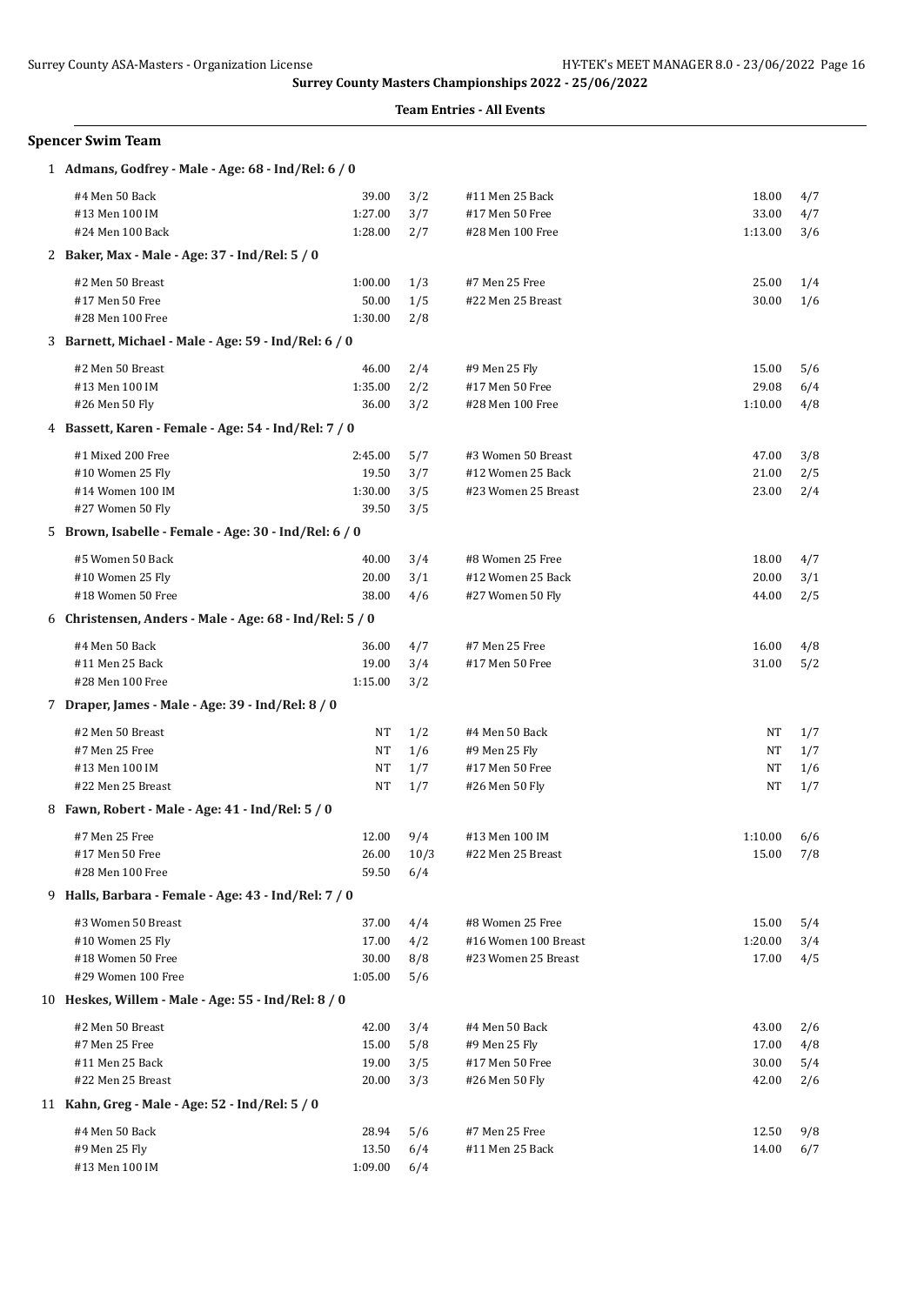| Spencer Swim Team |  |  |
|-------------------|--|--|
|-------------------|--|--|

| 12 Kerrigan, Laura - Female - Age: 37 - Ind/Rel: 6 / 0                        |         |      |                      |         |      |
|-------------------------------------------------------------------------------|---------|------|----------------------|---------|------|
| #1 Mixed 200 Free                                                             | 2:45.00 | 5/1  | #8 Women 25 Free     | 20.00   | 3/1  |
| #10 Women 25 Fly                                                              | 20.00   | 2/4  | #18 Women 50 Free    | 35.00   | 5/6  |
| #27 Women 50 Fly                                                              | 41.00   | 3/2  | #29 Women 100 Free   | 1:16.00 | 3/3  |
| 13 Lauder, Sue - Female - Age: 79 - Ind/Rel: 6 / 0                            |         |      |                      |         |      |
| #1 Mixed 200 Free                                                             | 4:13.17 | 1/6  | #5 Women 50 Back     | 1:03.20 | 1/2  |
| #8 Women 25 Free                                                              | 34.90   | 1/2  | #12 Women 25 Back    | 30.90   | 1/7  |
| #18 Women 50 Free                                                             | 53.10   | 1/3  | #29 Women 100 Free   | 1:53.80 | 1/7  |
| 14 Le Friec, Robyn - Female - Age: 32 - Ind/Rel: 7 / 0                        |         |      |                      |         |      |
| #1 Mixed 200 Free                                                             | 2:16.27 | 9/1  | #6 Mixed 100 Fly     | 1:08.69 | 4/4  |
| #8 Women 25 Free                                                              | 14.76   | 6/1  | #10 Women 25 Fly     | 15.44   | 5/1  |
| #18 Women 50 Free                                                             | 29.29   | 8/1  | #27 Women 50 Fly     | 31.12   | 5/2  |
| #29 Women 100 Free                                                            | 1:02.78 | 5/3  |                      |         |      |
| 15 Lungley, Oliver - Male - Age: 27 - Ind/Rel: 6 / 0                          |         |      |                      |         |      |
| #2 Men 50 Breast                                                              | 31.16   | 7/6  | #7 Men 25 Free       | 11.60   | 10/7 |
| #15 Men 100 Breast                                                            | 1:08.19 | 4/3  | #17 Men 50 Free      | 24.62   | 11/2 |
| #22 Men 25 Breast                                                             | 14.20   | 7/6  | #28 Men 100 Free     | 55.08   | 8/3  |
| 16 Mason, Laura - Female - Age: 46 - Ind/Rel: 6 / 0                           |         |      |                      |         |      |
| #3 Women 50 Breast                                                            | 43.00   | 3/3  | #5 Women 50 Back     | 43.00   | 3/8  |
| #10 Women 25 Fly                                                              | 20.00   | 2/3  | #14 Women 100 IM     | 1:28.00 | 3/4  |
| #16 Women 100 Breast                                                          | 1:34.00 | 2/4  | #23 Women 25 Breast  | 21.00   | 3/2  |
| 17 Milana, Luca - Male - Age: 50 - Ind/Rel: 10 / 0                            |         |      |                      |         |      |
| #1 Mixed 200 Free                                                             | 2:30.00 | 6/5  | #2 Men 50 Breast     | 38.00   | 5/8  |
| #6 Mixed 100 Fly                                                              | 1:24.00 | 3/2  | #7 Men 25 Free       | 14.00   | 6/2  |
| #9 Men 25 Fly                                                                 | 16.00   | 4/6  | #13 Men 100 IM       | 1:16.00 | 5/7  |
| #15 Men 100 Breast                                                            | 1:23.00 | 3/6  | #17 Men 50 Free      | 30.00   | 6/8  |
| #22 Men 25 Breast                                                             | 18.00   | 5/6  | #28 Men 100 Free     | 1:08.00 | 4/3  |
| 18 Needham, Ross - Male - Age: 42 - Ind/Rel: 5 / 0                            |         |      |                      |         |      |
|                                                                               |         |      |                      |         |      |
| #1 Mixed 200 Free                                                             | 2:30.00 | 6/3  | #7 Men 25 Free       | 14.00   | 6/1  |
| #13 Men 100 IM                                                                | 1:19.00 | 4/2  | #17 Men 50 Free      | 29.00   | 7/8  |
| #28 Men 100 Free<br>19 Newbery, Abba - Female - Age: 49 - Ind/Rel: 7 / 0      | 1:05.00 | 5/7  |                      |         |      |
|                                                                               |         |      |                      |         |      |
| #1 Mixed 200 Free                                                             | 2:37.83 | 6/1  | #6 Mixed 100 Fly     | 1:21.75 | 3/3  |
| #8 Women 25 Free                                                              | 16.00   | 5/8  | #10 Women 25 Fly     | 17.00   | 4/7  |
| #18 Women 50 Free                                                             | 32.55   | 6/1  | #27 Women 50 Fly     | 34.20   | 4/3  |
| #29 Women 100 Free<br>20 Nyaulingo, Neema - Female - Age: 25 - Ind/Rel: 6 / 0 | 1:11.76 | 4/6  |                      |         |      |
|                                                                               |         |      |                      |         |      |
| #5 Women 50 Back                                                              | 37.00   | 4/1  | #8 Women 25 Free     | 16.00   | 4/4  |
| #12 Women 25 Back                                                             | 18.00   | 3/3  | #14 Women 100 IM     | 1:25.00 | 4/2  |
| #18 Women 50 Free                                                             | 32.00   | 6/3  | #29 Women 100 Free   | 1:10.00 | 4/4  |
| 21 Petrikas, Olegas - Male - Age: 34 - Ind/Rel: 11 / 0                        |         |      |                      |         |      |
| #2 Men 50 Breast                                                              | 36.00   | 6/8  | #4 Men 50 Back       | 32.00   | 5/8  |
| #7 Men 25 Free                                                                | 12.00   | 10/1 | #9 Men 25 Fly        | 13.00   | 8/1  |
| #11 Men 25 Back                                                               | 14.00   | 6/2  | #13 Men 100 IM       | 1:12.00 | 6/1  |
| #17 Men 50 Free                                                               | 27.50   | 8/3  | #22 Men 25 Breast    | 16.00   | 6/2  |
| #24 Men 100 Back                                                              | 1:14.00 | 3/6  | #26 Men 50 Fly       | 29.00   | 6/6  |
| #28 Men 100 Free                                                              | 1:03.00 | 5/3  |                      |         |      |
| 22 Pritchard, Rebecca - Female - Age: 35 - Ind/Rel: 2 / 0                     |         |      |                      |         |      |
| #3 Women 50 Breast                                                            | 42.44   | 3/5  | #16 Women 100 Breast | 1:32.80 | 3/8  |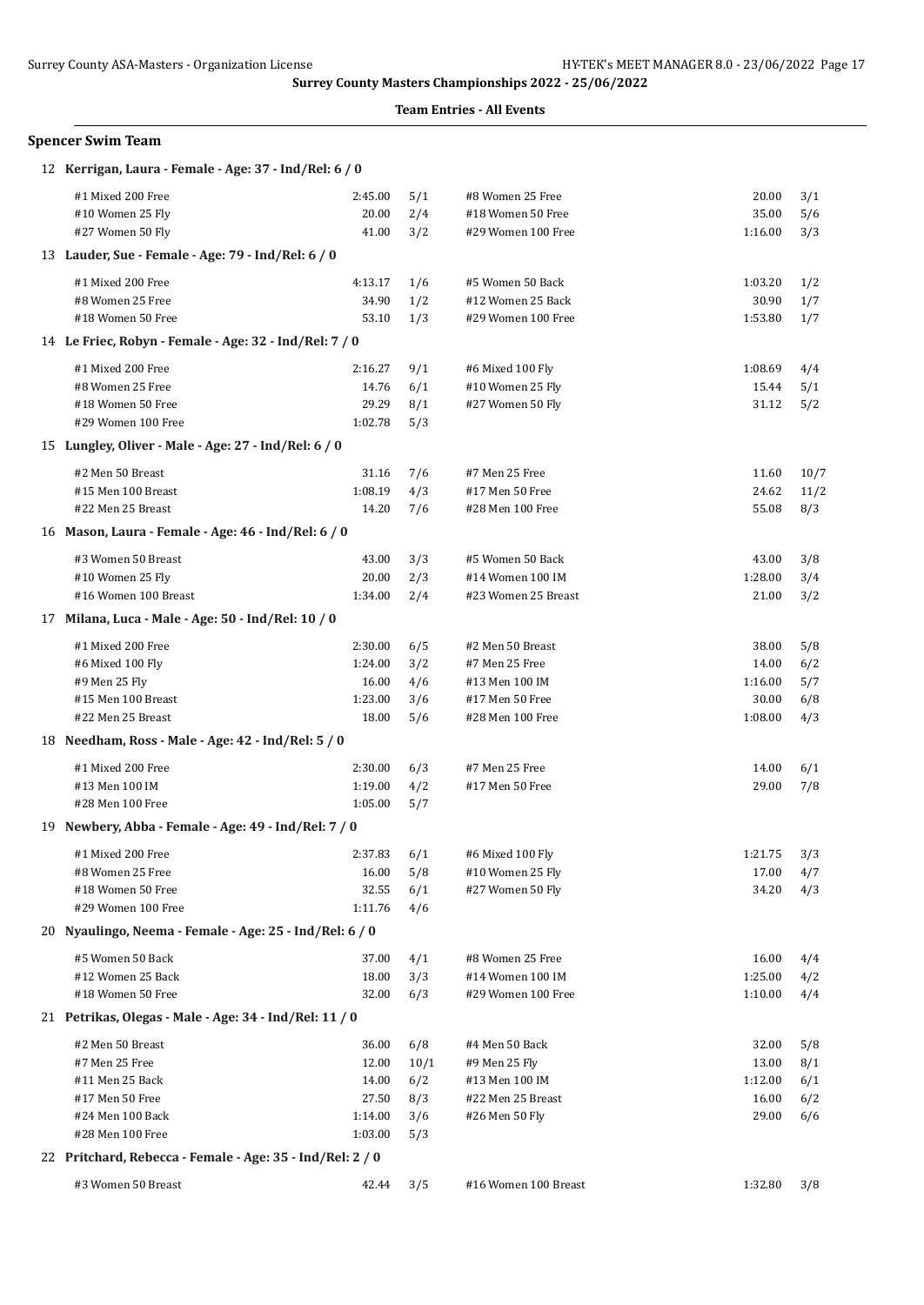### **Team Entries - All Events**

## **Spencer Swim Team**

|    | 23 Rathke, Jessica - Female - Age: 63 - Ind/Rel: 4 / 0 |                                                 |     |                      |         |     |
|----|--------------------------------------------------------|-------------------------------------------------|-----|----------------------|---------|-----|
|    | #1 Mixed 200 Free                                      | 3:01.00                                         | 4/8 | #18 Women 50 Free    | 38.00   | 4/2 |
|    | #27 Women 50 Fly                                       | 43.00                                           | 3/7 | #29 Women 100 Free   | 1:23.00 | 3/8 |
|    | 24 Ridings, Diane - Female - Age: 58 - Ind/Rel: 7 / 0  |                                                 |     |                      |         |     |
|    | #3 Women 50 Breast                                     | 45.00                                           | 2/4 | #8 Women 25 Free     | 17.00   | 4/3 |
|    | #10 Women 25 Fly                                       | 20.00                                           | 2/5 | #12 Women 25 Back    | 25.00   | 2/1 |
|    | #16 Women 100 Breast                                   | 1:45.00                                         | 2/7 | #23 Women 25 Breast  | 22.00   | 3/1 |
|    | #29 Women 100 Free                                     | 1:20.00                                         | 3/2 |                      |         |     |
| 25 | Simpson, Karl - Male - Age: 49 - Ind/Rel: 7 / 0        |                                                 |     |                      |         |     |
|    | #1 Mixed 200 Free                                      | 2:35.00                                         | 6/2 | #7 Men 25 Free       | 15.00   | 4/4 |
|    | #9 Men 25 Fly                                          | 18.00                                           | 3/3 | #13 Men 100 IM       | 1:25.00 | 3/2 |
|    | #17 Men 50 Free                                        | 32.00                                           | 4/4 | #26 Men 50 Fly       | 40.00   | 2/4 |
|    | #28 Men 100 Free                                       | 1:15.00                                         | 3/1 |                      |         |     |
|    | 26 Turner, Jane - Female - Age: 47 - Ind/Rel: 10 / 0   |                                                 |     |                      |         |     |
|    | #1 Mixed 200 Free                                      | 3:15.00                                         | 3/3 | #5 Women 50 Back     | 52.00   | 2/1 |
|    | #6 Mixed 100 Fly                                       | 1:47.00                                         | 2/6 | #10 Women 25 Fly     | 18.00   | 4/1 |
|    | #14 Women 100 IM                                       | 1:45.00                                         | 2/4 | #16 Women 100 Breast | 2:00.00 | 1/2 |
|    | #18 Women 50 Free                                      | 42.00                                           | 3/7 | #25 Women 100 Back   | 1:50.00 | 1/6 |
|    | #27 Women 50 Fly                                       | 45.00                                           | 2/2 | #29 Women 100 Free   | 1:35.00 | 2/7 |
| 27 | Wiggins, Fiona - Female - Age: 41 - Ind/Rel: 8 / 0     |                                                 |     |                      |         |     |
|    | #3 Women 50 Breast                                     | 44.00                                           | 3/6 | #8 Women 25 Free     | 23.00   | 2/2 |
|    | #10 Women 25 Fly                                       | 26.00                                           | 1/5 | #16 Women 100 Breast | 1:34.00 | 2/5 |
|    | #18 Women 50 Free                                      | 46.00                                           | 1/4 | #23 Women 25 Breast  | 23.00   | 2/5 |
|    | #27 Women 50 Fly                                       | 52.00                                           | 2/7 | #29 Women 100 Free   | 1:28.00 | 2/5 |
|    | <b>Spencer Swim Team</b>                               | Total Individual Entries: 176 - Total Relays: 0 |     |                      |         |     |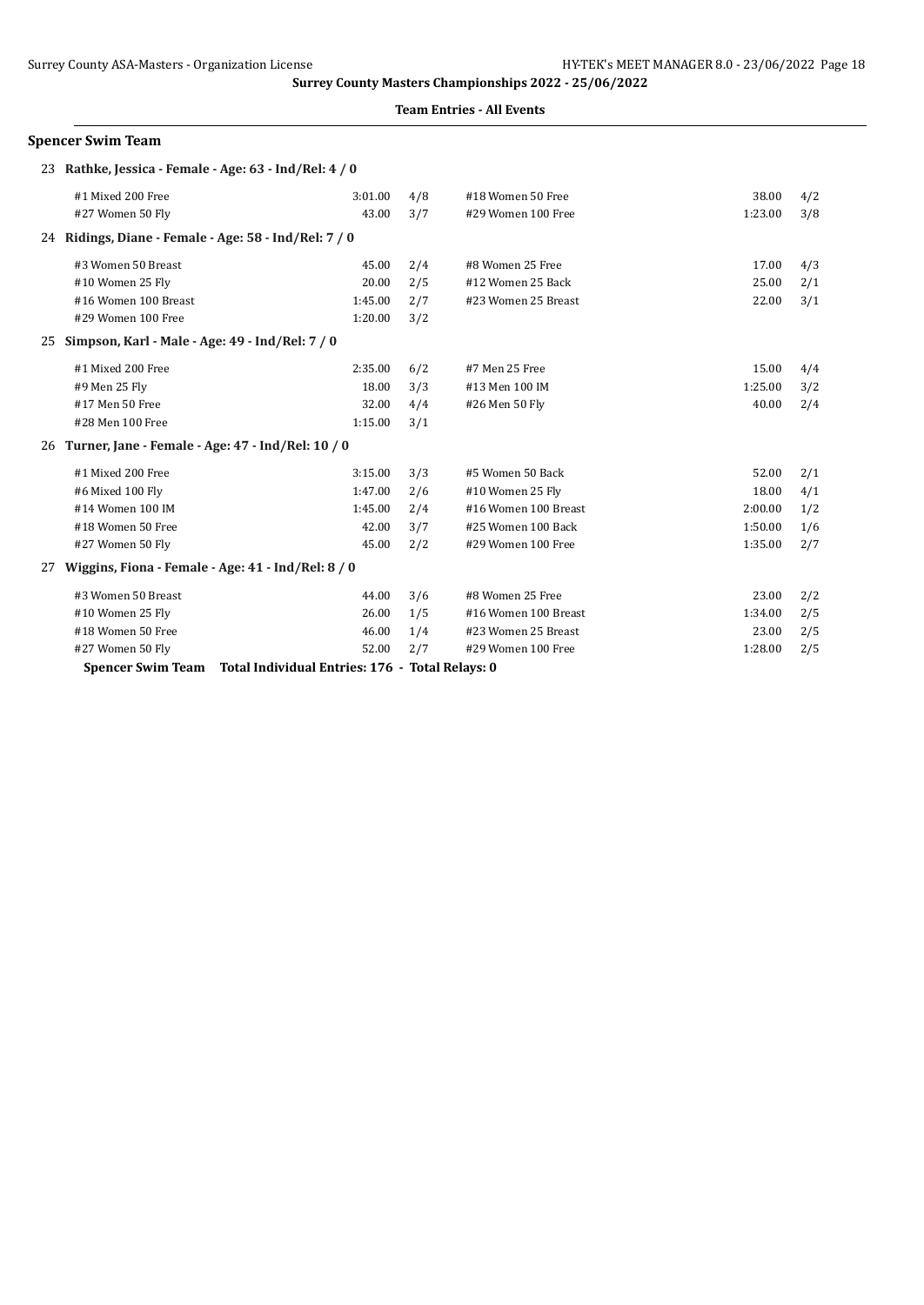### **Team Entries - All Events**

# **Wey Valley SC**

| 1 Brown, Jonathan - Male - Age: 56 - Ind/Rel: 4 / 4                    |         |      |                                |         |     |
|------------------------------------------------------------------------|---------|------|--------------------------------|---------|-----|
| #2 Men 50 Breast                                                       | 33.90   | 6/5  | #9 Men 25 Fly                  | 14.50   | 6/1 |
| #15 Men 100 Breast                                                     | 1:18.50 | 3/4  | #19 Men 100 Medley Relay (2)   | 57.50   | 1/4 |
| #21 Mixed 100 Medley Relay (2)                                         | 1:01.00 | 1/2  | #22 Men 25 Breast              | 15.90   | 6/6 |
| #30 Men 100 Free Relay (1)                                             | 55.30   | 1/3  | #32 Mixed 100 Free Relay (1)   | 55.90   | 2/4 |
| 2 Danton, Matthew - Male - Age: 22 - Ind/Rel: 5 / 0                    |         |      |                                |         |     |
| #1 Mixed 200 Free                                                      | 2:15.00 | 9/8  | #6 Mixed 100 Fly               | 1:09.00 | 4/3 |
| #13 Men 100 IM                                                         | 1:09.00 | 6/5  | #17 Men 50 Free                | 26.50   | 9/5 |
| #28 Men 100 Free                                                       | 58.50   | 7/5  |                                |         |     |
| 3 Edwards, Mark - Male - Age: 65 - Ind/Rel: 5 / 2                      |         |      |                                |         |     |
| #7 Men 25 Free                                                         | 16.00   | 4/7  | #9 Men 25 Fly                  | 16.00   | 4/3 |
| #13 Men 100 IM                                                         | 1:28.00 | 3/8  | #17 Men 50 Free                | 34.00   | 4/8 |
| #19 Men 100 Medley Relay (3)                                           | 57.50   | 1/4  | #26 Men 50 Fly                 | 36.00   | 3/6 |
| #30 Men 100 Free Relay (3)                                             | 55.30   | 1/3  |                                |         |     |
| 4 Goudie, Paul - Male - Age: 63 - Ind/Rel: 8 / 1                       |         |      |                                |         |     |
| #1 Mixed 200 Free                                                      | 2:32.50 | 6/6  | #4 Men 50 Back                 | 37.60   | 3/6 |
| #7 Men 25 Free                                                         | 14.85   | 5/3  | #11 Men 25 Back                | NΤ      | 1/6 |
| #17 Men 50 Free                                                        | 31.75   | 5/8  | #24 Men 100 Back               | 1:18.20 | 3/1 |
| #26 Men 50 Fly                                                         | 34.12   | 4/2  | #28 Men 100 Free               | 1:09.65 | 4/1 |
| #30 Men 100 Free Relay (2)                                             | 55.30   | 1/3  |                                |         |     |
| 5 Greenbank, Martin - Male - Age: 52 - Ind/Rel: 10 / 4                 |         |      |                                |         |     |
| #1 Mixed 200 Free                                                      | 2:21.98 | 7/3  | #2 Men 50 Breast               | 37.81   | 5/1 |
| #4 Men 50 Back                                                         | 37.00   | 3/5  | #7 Men 25 Free                 | 13.15   | 7/2 |
| #9 Men 25 Fly                                                          | 14.84   | 6/8  | #11 Men 25 Back                | 17.60   | 4/3 |
| #13 Men 100 IM                                                         | 1:16.73 | 5/8  | #17 Men 50 Free                | 27.91   | 8/1 |
| #19 Men 100 Medley Relay (4)                                           | 57.50   | 1/4  | #21 Mixed 100 Medley Relay (3) | 1:01.00 | 1/2 |
| #22 Men 25 Breast                                                      | 17.29   | 5/5  | #28 Men 100 Free               | 1:02.81 | 5/5 |
| #30 Men 100 Free Relay (4)                                             | 55.30   | 1/3  | #32 Mixed 100 Free Relay (4)   | 55.90   | 2/4 |
| 6 Pye, Sarah - Female - Age: 46 - Ind/Rel: 5 / 2                       |         |      |                                |         |     |
| #8 Women 25 Free                                                       | 15.00   | 5/5  | #10 Women 25 Fly               | 18.00   | 4/8 |
| #14 Women 100 IM                                                       | 1:27.48 | 4/8  | #18 Women 50 Free              | 32.27   | 6/7 |
| #21 Mixed 100 Medley Relay (4)                                         | 1:01.00 | 1/2  | #29 Women 100 Free             | 1:14.38 | 4/1 |
| #32 Mixed 100 Free Relay (3)                                           | 55.90   | 2/4  |                                |         |     |
| 7 Rust, Liz - Female - Age: 26 - Ind/Rel: 4 / 2                        |         |      |                                |         |     |
| #14 Women 100 IM                                                       | 1:18.00 | 5/8  | #18 Women 50 Free              | 32.00   | 6/4 |
| #21 Mixed 100 Medley Relay (1)                                         | 1:01.00 | 1/2  | #25 Women 100 Back             | 1:21.15 | 3/7 |
| #29 Women 100 Free                                                     | 1:13.38 | 4/7  | #32 Mixed 100 Free Relay (2)   | 55.90   | 2/4 |
| 8 Thomas, Greg - Male - Age: 29 - Ind/Rel: 5 / 1                       |         |      |                                |         |     |
| #1 Mixed 200 Free                                                      | 2:07.00 | 9/2  | #4 Men 50 Back                 | 30.00   | 5/7 |
| #9 Men 25 Fly                                                          | 13.50   | 7/7  | #13 Men 100 IM                 | 1:08.00 | 7/8 |
| #17 Men 50 Free                                                        | 26.50   | 10/8 | #19 Men 100 Medley Relay (1)   | 57.50   | 1/4 |
| Total Individual Entries: 46 - Total Relays: 0<br><b>Wey Valley SC</b> |         |      |                                |         |     |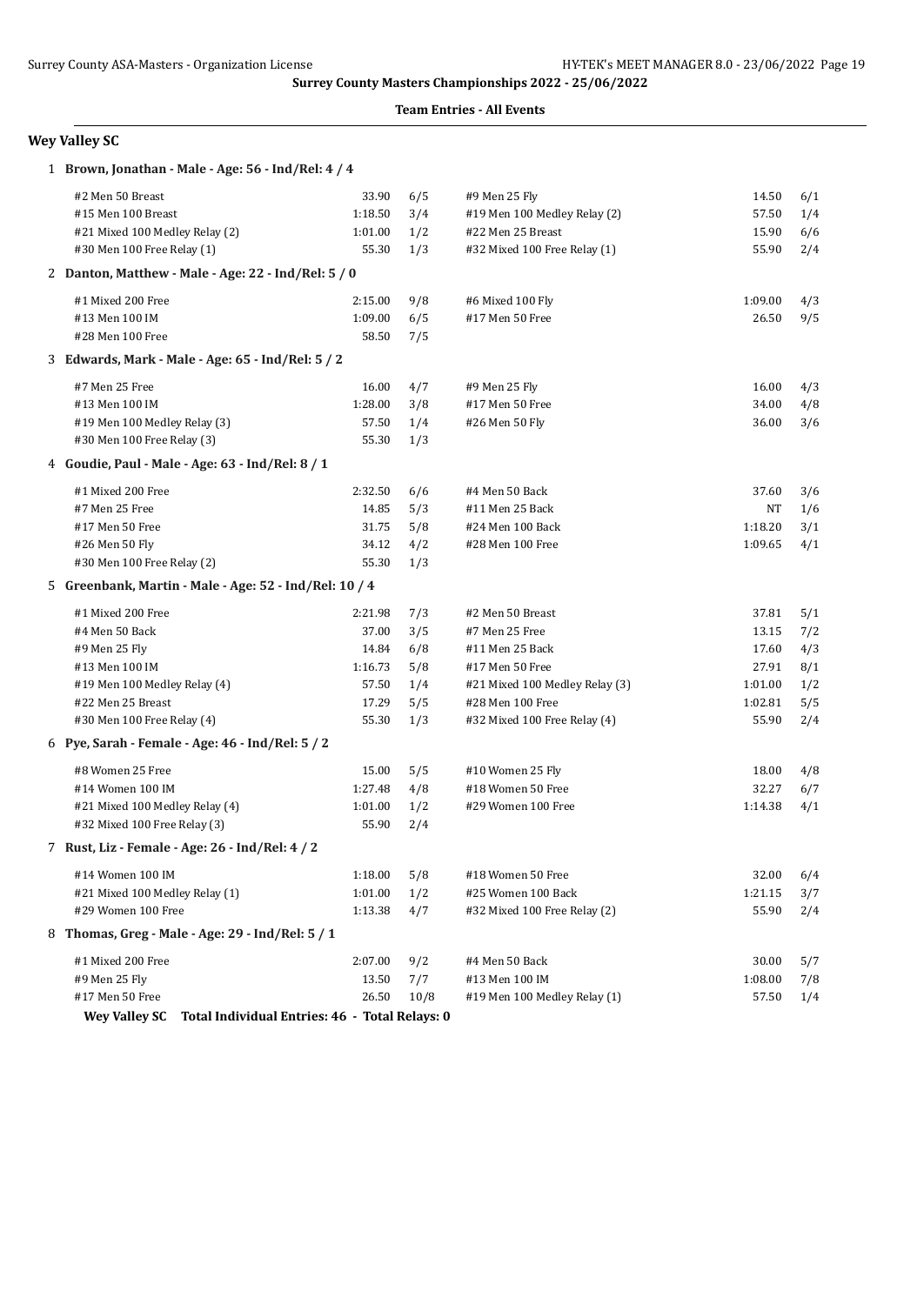### **Team Entries - All Events**

# **Woking SC**

| 1 Abilama, Amira - Female - Age: 36 - Ind/Rel: 3 / 0    |                  |            |                                         |                    |            |
|---------------------------------------------------------|------------------|------------|-----------------------------------------|--------------------|------------|
| #1 Mixed 200 Free<br>#18 Women 50 Free                  | 3:10.00<br>41.00 | 3/5<br>4/8 | #8 Women 25 Free                        | 20.00              | 2/5        |
| 2 Angell, Hannah - Female - Age: 32 - Ind/Rel: 7 / 0    |                  |            |                                         |                    |            |
| #1 Mixed 200 Free                                       | 2:17.18          | 8/7        | #6 Mixed 100 Fly                        | 1:25.00            | 3/7        |
| #8 Women 25 Free                                        | 14.50            | 6/7        | #10 Women 25 Fly                        | 16.22              | 4/4        |
| #18 Women 50 Free                                       | 30.66            | 7/7        | #27 Women 50 Fly                        | 35.66              | 4/6        |
| #29 Women 100 Free                                      | 1:06.80          | 5/8        |                                         |                    |            |
| 3 Bloore, Jane - Female - Age: 56 - Ind/Rel: 6 / 0      |                  |            |                                         |                    |            |
| #1 Mixed 200 Free                                       | 3:05.00          | 3/4        | #8 Women 25 Free                        | 18.00              | 3/4        |
| #10 Women 25 Fly                                        | 21.00            | 2/2        | #12 Women 25 Back                       | 25.00              | 1/6        |
| #14 Women 100 IM                                        | 1:55.00          | 2/7        | #18 Women 50 Free                       | 42.50              | 2/5        |
| 4 Brownett, Crystal - Female - Age: 38 - Ind/Rel: 7 / 0 |                  |            |                                         |                    |            |
| #3 Women 50 Breast                                      | 41.34            | 3/4        | #8 Women 25 Free                        | 17.33              | 4/6        |
| #10 Women 25 Fly                                        | 19.11            | 3/6        | #12 Women 25 Back                       | 20.48              | 2/4        |
| #14 Women 100 IM                                        | 1:26.45          | 4/7        | #18 Women 50 Free                       | 35.03              | 5/1        |
| #23 Women 25 Breast                                     | 20.31            | 3/3        |                                         |                    |            |
| 5 Bryant, David - Male - Age: 61 - Ind/Rel: 14 / 0      |                  |            |                                         |                    |            |
| #1 Mixed 200 Free                                       | 2:17.70          | 8/2        | #2 Men 50 Breast                        | 34.10              | 6/6        |
| #4 Men 50 Back                                          | 35.90            | 4/2        | #6 Mixed 100 Fly                        | 1:10.20            | 4/2        |
| #7 Men 25 Free                                          | 14.00            | 6/6        | #9 Men 25 Fly                           | 14.50              | 6/7        |
| #11 Men 25 Back                                         | 16.80            | 5/1        | #13 Men 100 IM                          | 1:10.60            | 6/7        |
| #15 Men 100 Breast                                      | 1:16.30          | 4/8        | #17 Men 50 Free                         | 28.50              | 7/1        |
| #22 Men 25 Breast<br>#26 Men 50 Fly                     | 15.50<br>30.00   | 6/3<br>5/5 | #24 Men 100 Back<br>#28 Men 100 Free    | 1:17.00<br>1:02.70 | 3/7<br>5/4 |
|                                                         |                  |            |                                         |                    |            |
|                                                         |                  |            |                                         |                    |            |
| 6 Chambers, James - Male - Age: 25 - Ind/Rel: 2 / 0     |                  |            |                                         |                    |            |
| #26 Men 50 Fly                                          | 26.76            | 7/7        | #28 Men 100 Free                        | 56.90              | 8/7        |
| 7 Clarke, Jennie - Female - Age: 37 - Ind/Rel: 11 / 0   |                  |            |                                         |                    |            |
| #1 Mixed 200 Free                                       | 2:27.08          | 8/8        | #3 Women 50 Breast                      | 39.07              | 4/2        |
| #5 Women 50 Back                                        | 36.78            | 4/7        | #8 Women 25 Free                        | 15.42              | 5/2        |
| #12 Women 25 Back<br>#16 Women 100 Breast               | 17.33            | 4/1        | #14 Women 100 IM                        | 1:17.60            | 5/1        |
| #23 Women 25 Breast                                     | 1:25.27<br>17.93 | 3/6<br>4/2 | #18 Women 50 Free<br>#25 Women 100 Back | 30.13<br>1:14.79   | 7/3<br>3/5 |
| #29 Women 100 Free                                      | 1:05.81          | 5/7        |                                         |                    |            |
| 8 Counsell, Alex - Male - Age: 30 - Ind/Rel: 5 / 0      |                  |            |                                         |                    |            |
| #2 Men 50 Breast                                        | 36.67            | 5/5        | #7 Men 25 Free                          | 13.00              | 8/1        |
| #9 Men 25 Fly                                           | 15.00            | 5/3        | #13 Men 100 IM                          | 1:12.88            | 5/4        |
| #17 Men 50 Free                                         | 27.91            | 8/7        |                                         |                    |            |
| 9 Dyson, Simon - Male - Age: 43 - Ind/Rel: 14 / 0       |                  |            |                                         |                    |            |
| #1 Mixed 200 Free                                       | 2:20.00          | 8/3        | #2 Men 50 Breast                        | 38.01              | 4/4        |
| #4 Men 50 Back                                          | 34.00            | 4/3        | #6 Mixed 100 Fly                        | 1:22.00            | 3/6        |
| #7 Men 25 Free                                          | 13.01            | 7/6        | #9 Men 25 Fly                           | 15.01              | 5/2        |
| #11 Men 25 Back                                         | 16.01            | 5/7        | #13 Men 100 IM                          | 1:15.00            | 5/2        |
| #15 Men 100 Breast                                      | 1:25.00          | 3/2        | #17 Men 50 Free                         | 28.00              | 7/4        |
| #22 Men 25 Breast                                       | 18.01            | 5/2        | #24 Men 100 Back                        | 1:20.00            | 2/5        |
| #26 Men 50 Fly                                          | 38.00            | 3/7        | #28 Men 100 Free                        | 1:01.01            | 6/2        |
| 10 Ferguson, Calum - Male - Age: 26 - Ind/Rel: 6 / 0    |                  |            |                                         |                    |            |
| #7 Men 25 Free                                          | 12.00            | 9/5        | #9 Men 25 Fly                           | 12.50              | 8/2        |
| #11 Men 25 Back<br>#22 Men 25 Breast                    | 14.00<br>15.00   | 6/1<br>7/1 | #17 Men 50 Free<br>#26 Men 50 Fly       | 26.50<br>26.50     | 9/4<br>7/6 |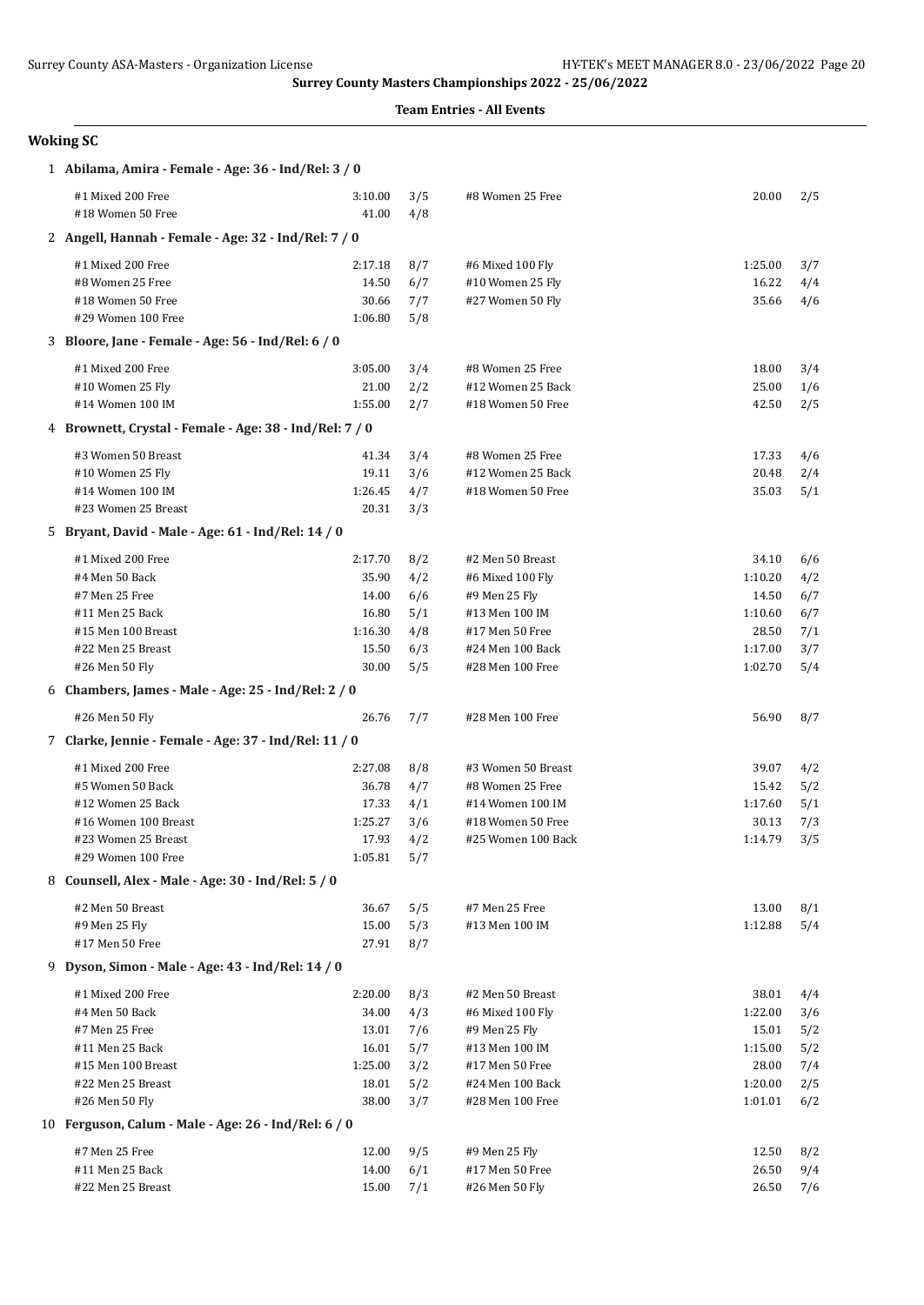### **Team Entries - All Events**

# **Woking SC**

| 11 Ferguson, Hazel - Female - Age: 24 - Ind/Rel: 6 / 0       |         |      |                      |         |      |  |  |  |
|--------------------------------------------------------------|---------|------|----------------------|---------|------|--|--|--|
| #8 Women 25 Free                                             | 13.50   | 6/6  | #10 Women 25 Fly     | 14.50   | 5/2  |  |  |  |
| #12 Women 25 Back                                            | 15.00   | 4/3  | #14 Women 100 IM     | 1:10.00 | 5/5  |  |  |  |
| #18 Women 50 Free                                            | 29.00   | 8/7  | #27 Women 50 Fly     | 32.00   | 5/1  |  |  |  |
| 12 George, Charlotte - Female - Age: 23 - Ind/Rel: 2 / 0     |         |      |                      |         |      |  |  |  |
| #27 Women 50 Fly                                             | 30.00   | 5/5  | #29 Women 100 Free   | 1:05.00 | 5/2  |  |  |  |
| 13 Goodlud, Henry - Male - Age: 25 - Ind/Rel: 14 / 0         |         |      |                      |         |      |  |  |  |
| #1 Mixed 200 Free                                            | 2:05.00 | 9/5  | #2 Men 50 Breast     | 29.90   | 7/4  |  |  |  |
| #4 Men 50 Back                                               | 28.90   | 5/3  | #6 Mixed 100 Fly     | 1:00.00 | 5/4  |  |  |  |
| #7 Men 25 Free                                               | 11.50   | 10/2 | #9 Men 25 Fly        | 12.50   | 8/7  |  |  |  |
| #11 Men 25 Back                                              | 13.50   | 6/6  | #13 Men 100 IM       | 1:00.00 | 7/4  |  |  |  |
| #15 Men 100 Breast                                           | 1:07.00 | 4/4  | #17 Men 50 Free      | 24.50   | 11/6 |  |  |  |
| #22 Men 25 Breast                                            | 14.00   | 7/5  | #24 Men 100 Back     | 1:05.00 | 3/5  |  |  |  |
| #26 Men 50 Fly                                               | 26.50   | 7/3  | #28 Men 100 Free     | 55.00   | 8/5  |  |  |  |
| 14 Hodgson, Amy - Female - Age: 22 - Ind/Rel: 4 / 0          |         |      |                      |         |      |  |  |  |
| #14 Women 100 IM                                             | 1:09.00 | 5/4  | #18 Women 50 Free    | 28.00   | 8/3  |  |  |  |
| #23 Women 25 Breast                                          | 16.50   | 4/4  | #27 Women 50 Fly     | 31.00   | 5/6  |  |  |  |
| 15 Hodgson, Mike - Male - Age: 55 - Ind/Rel: 14 / 0          |         |      |                      |         |      |  |  |  |
| #1 Mixed 200 Free                                            | 2:15.00 | 8/1  | #2 Men 50 Breast     | 31.00   | 7/3  |  |  |  |
| #4 Men 50 Back                                               | 31.00   | 5/1  | #6 Mixed 100 Fly     | 1:05.00 | 5/2  |  |  |  |
| #7 Men 25 Free                                               | 12.00   | 10/8 | #9 Men 25 Fly        | 12.50   | 8/6  |  |  |  |
| #11 Men 25 Back                                              | 14.00   | 6/8  | #13 Men 100 IM       | 1:05.00 | 7/7  |  |  |  |
| #15 Men 100 Breast                                           | 1:12.00 | 4/2  | #17 Men 50 Free      | 27.00   | 9/8  |  |  |  |
| #22 Men 25 Breast                                            | 14.00   | 7/3  | #24 Men 100 Back     | 1:12.00 | 3/3  |  |  |  |
| #26 Men 50 Fly                                               | 28.00   | 7/8  | #28 Men 100 Free     | 58.90   | 7/6  |  |  |  |
| 16 Howe, Julie - Female - Age: 33 - Ind/Rel: 14 / 0          |         |      |                      |         |      |  |  |  |
| #1 Mixed 200 Free                                            | 2:14.00 | 8/6  | #3 Women 50 Breast   | 39.00   | 4/6  |  |  |  |
| #5 Women 50 Back                                             | 36.00   | 4/6  | #6 Mixed 100 Fly     | 1:12.00 | 4/7  |  |  |  |
| #8 Women 25 Free                                             | 13.00   | 6/5  | #10 Women 25 Fly     | 14.00   | 5/5  |  |  |  |
| #12 Women 25 Back                                            | 14.00   | 4/4  | #14 Women 100 IM     | 1:12.00 | 5/6  |  |  |  |
| #16 Women 100 Breast                                         | 1:22.00 | 3/3  | #18 Women 50 Free    | 28.00   | 8/5  |  |  |  |
| #23 Women 25 Breast                                          | 18.00   | 4/7  | #25 Women 100 Back   | 1:16.00 | 3/6  |  |  |  |
| #27 Women 50 Fly                                             | 32.00   | 5/7  | #29 Women 100 Free   | 1:02.00 | 5/4  |  |  |  |
| 17 Leather, Seb - Male - Age: 27 - Ind/Rel: 6 / 0            |         |      |                      |         |      |  |  |  |
| #2 Men 50 Breast                                             | 32.50   | 7/8  | #7 Men 25 Free       | 12.50   | 8/4  |  |  |  |
| #9 Men 25 Fly                                                | 13.50   | 7/1  | #17 Men 50 Free      | 26.00   | 10/5 |  |  |  |
| #22 Men 25 Breast                                            | 15.00   | 6/4  | #26 Men 50 Fly       | 29.00   | 6/7  |  |  |  |
| 18 O'Riordan, Jerry - Male - Age: 48 - Ind/Rel: 14 / 0       |         |      |                      |         |      |  |  |  |
| #1 Mixed 200 Free                                            | 2:17.50 | 8/4  | #2 Men 50 Breast     | 35.00   | 6/1  |  |  |  |
| #4 Men 50 Back                                               | 36.00   | 4/1  | #6 Mixed 100 Fly     | 1:15.13 | 4/8  |  |  |  |
| #7 Men 25 Free                                               | 12.30   | 9/6  | #9 Men 25 Fly        | 13.10   | 7/4  |  |  |  |
| #11 Men 25 Back                                              | 15.30   | 5/2  | #13 Men 100 IM       | 1:09.50 | 6/3  |  |  |  |
| #15 Men 100 Breast                                           | 1:20.00 | 3/5  | #17 Men 50 Free      | 26.40   | 10/7 |  |  |  |
| #22 Men 25 Breast                                            | 16.50   | 6/1  | #24 Men 100 Back     | 1:19.00 | 2/4  |  |  |  |
| #26 Men 50 Fly                                               | 29.80   | 6/8  | #28 Men 100 Free     | 59.50   | 7/1  |  |  |  |
| 19 Reeves-Turner, Alice - Female - Age: 24 - Ind/Rel: 13 / 0 |         |      |                      |         |      |  |  |  |
| #1 Mixed 200 Free                                            | 2:26.87 | 7/7  | #3 Women 50 Breast   | 38.56   | 4/3  |  |  |  |
| #5 Women 50 Back                                             | 40.31   | 3/6  | #8 Women 25 Free     | 15.00   | 5/3  |  |  |  |
| #10 Women 25 Fly                                             | 16.00   | 5/8  | #12 Women 25 Back    | 17.00   | 4/7  |  |  |  |
| #14 Women 100 IM                                             | 1:16.92 | 5/7  | #16 Women 100 Breast | 1:32.13 | 3/1  |  |  |  |
| #18 Women 50 Free                                            | 30.18   | 7/6  | #23 Women 25 Breast  | 17.00   | 4/6  |  |  |  |
| #25 Women 100 Back                                           | 1:22.87 | 3/1  | #27 Women 50 Fly     | 33.83   | 4/5  |  |  |  |
| #29 Women 100 Free                                           | 1:06.01 | 5/1  |                      |         |      |  |  |  |